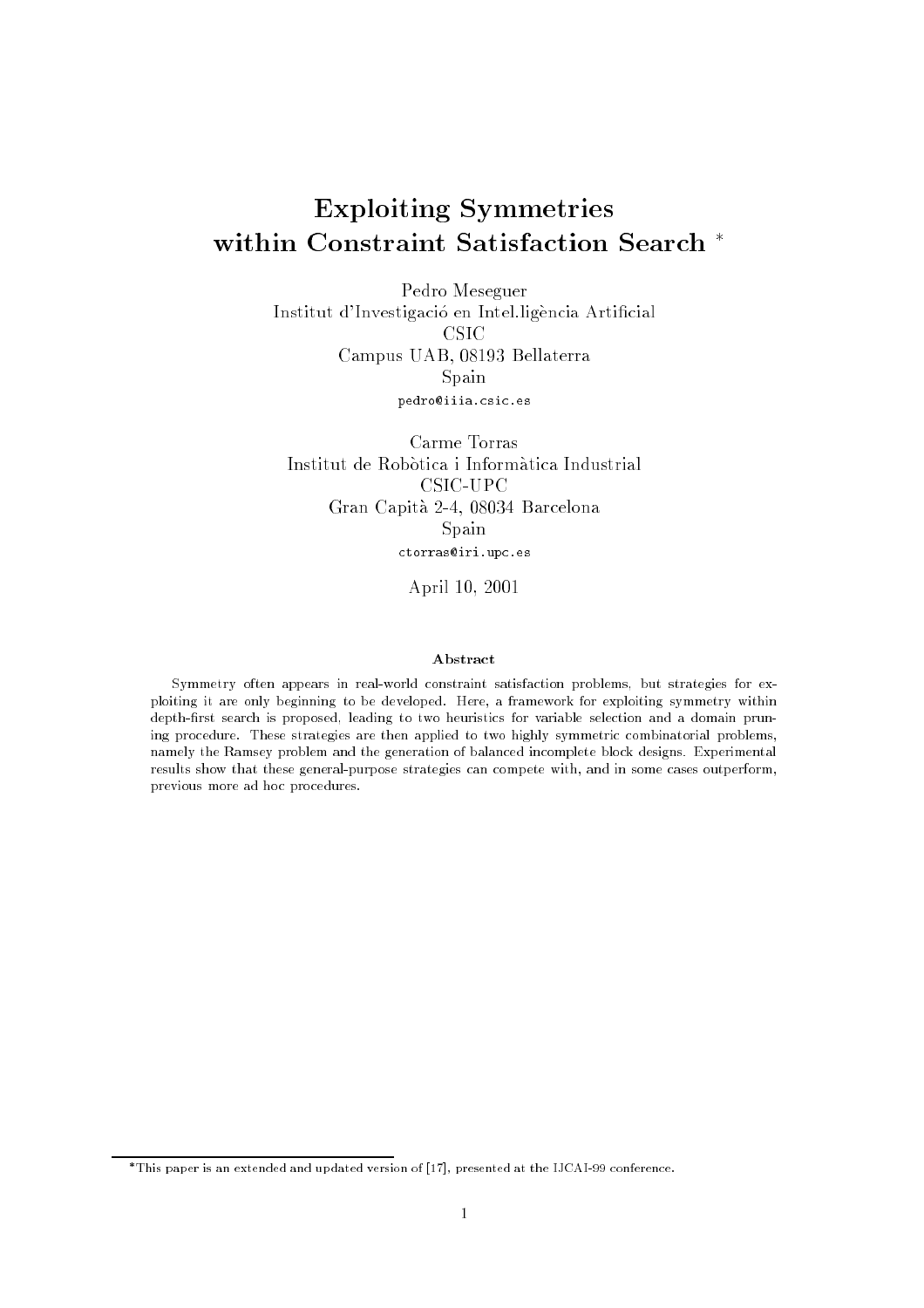## 1 Introduction

Symmetry is present in many natural and artificial settings. A symmetry is a transformation of an entity such that the transformed entity is equivalent to and indistinguishable from the original one. We can see symmetries in nature (a specular reflection of a daisy flower), in human artifacts (a central rotation of 180 degrees of a chessboard), and in mathematical theories (inertial changes in classical mechanics). The existence of symmetries in these systems allows us to generalize the properties detected in one state to all its symmetric states.

Regarding 
onstraint satisfa
tion problems (CSPs), many real problems exhibit some kind of symmetry, embedded in the structure of variables, domains and constraints. This means that their state space is somehow fictitiously enlarged by the presence of many symmetric states. From a search viewpoint, it is advisable to visit only one among those states related by a symmetry, sin
e either all of them lead to a solution or none does. This may cause a drastic decrease in the size of the search space, which would have a very positive impact on the efficiency of the constraint solver.

Previous works on symmetri
 CSPs have been aimed at eradi
ating symmetries from either the initial problem state space or the explicit search tree as it is developed. The former approach, advocated by Puget [20], consists in reducing the initial state space by adding symmetry-breaking constraints to the problem formulation. The goal is to turn the symmetri problem into a new problem without symmetries, but keeping the non-symmetric solutions of the original one. Although this ideal goal is seldom reached, the reductions attained are substantial enough to turn some hard combinatorial problems into manageable ones. For generic problem statements, the detection of symmetries and the formulation of the ad hoc symmetry-breaking constraints is performed by hand [20]. Alternatively, in the context of propositional logi
, existing symmetries and the 
orresponding symmetry-breaking predi
ates an be computed automatically [7], although with a high computational complexity.

The second approach, namely pruning symmetric states from the search tree as it develops, entails modifying the onstraint solver to take advantage of symmetries. A modied ba
ktra
king algorithm appears in [4], where each expanded node is tested to assess whether it is an appropriate representative of all the states symmetric to it. Concerning specific symmetries, neighborhood interchangeable values of a variable are discussed in [10], while value pruning after failure for strongly permutable variables is proposed in [21]. This last strategy can be seen as a particular case of the symmetry exclusion method introduced in [1] for concurrent constraint programming, and applied to the CSP context in [12].

In this paper, we propose a third approach to exploit symmetries inside CSPs. The idea is to use symmetries to guide the search. More specifically, the search is directed towards subspaces with a high density of non-symmetric states, by breaking as many symmetries as possible with each new variable assignment. This is the rationale for our *symmetry-breaking* heuristic for variable selection, which can be theoretically combined with the popular minimum-domain heuristic. The result of this combination is the new variety-maximization heuristic for variable selection, which has been shown more effective than symmetry-breaking or minimum-domain separatedly, and it has speeded up significantly the solving pro
ess of CSPs with many symmetries. For problems without a solution, variable sele
tion heuristi
s 
an do nothing to avoid revisiting symmetric states along the search. To cope with this shortcoming, we have developed several value pruning strategies (in the spirit of the second approach mentioned above), which allow one to redu
e the domain of the urrent or future variables. These strategies remove symmetri values, without removing non-symmetric solutions. In particular, there is a strategy based on nogoods learned in previous search states. Problem symmetries allow us to keep limited the potentially exponential size of the nogood storage. This strategy has been shown very effective for hard solvable and unsolvable instances. Results for the Ramsey problem and for the generation of balanced incomplete block designs (BIBDs) are provided. On
e a set of symmetries is spe
ied, our approa
h provides a general-purpose mechanism to exploit them within the search. Moreover, it can be combined with the two previous approaches and incorporated into any depth-first search procedure.

The paper is structured as follows. In Section 2, we introduce some basic concepts. Section 3 presents the symmetry-breaking heuristic and its combination with the minimum-domain one, generating the variety-maximization heuristi
. Se
tion 4 details several strategies for symmetri
 value pruning along the sear
h, espe
ially those based on nogood re
ording. Se
tion 5 is devoted to the Ramsey and BIBD problems. Finally, Section 6 puts forth some conclusions and prospects for future work.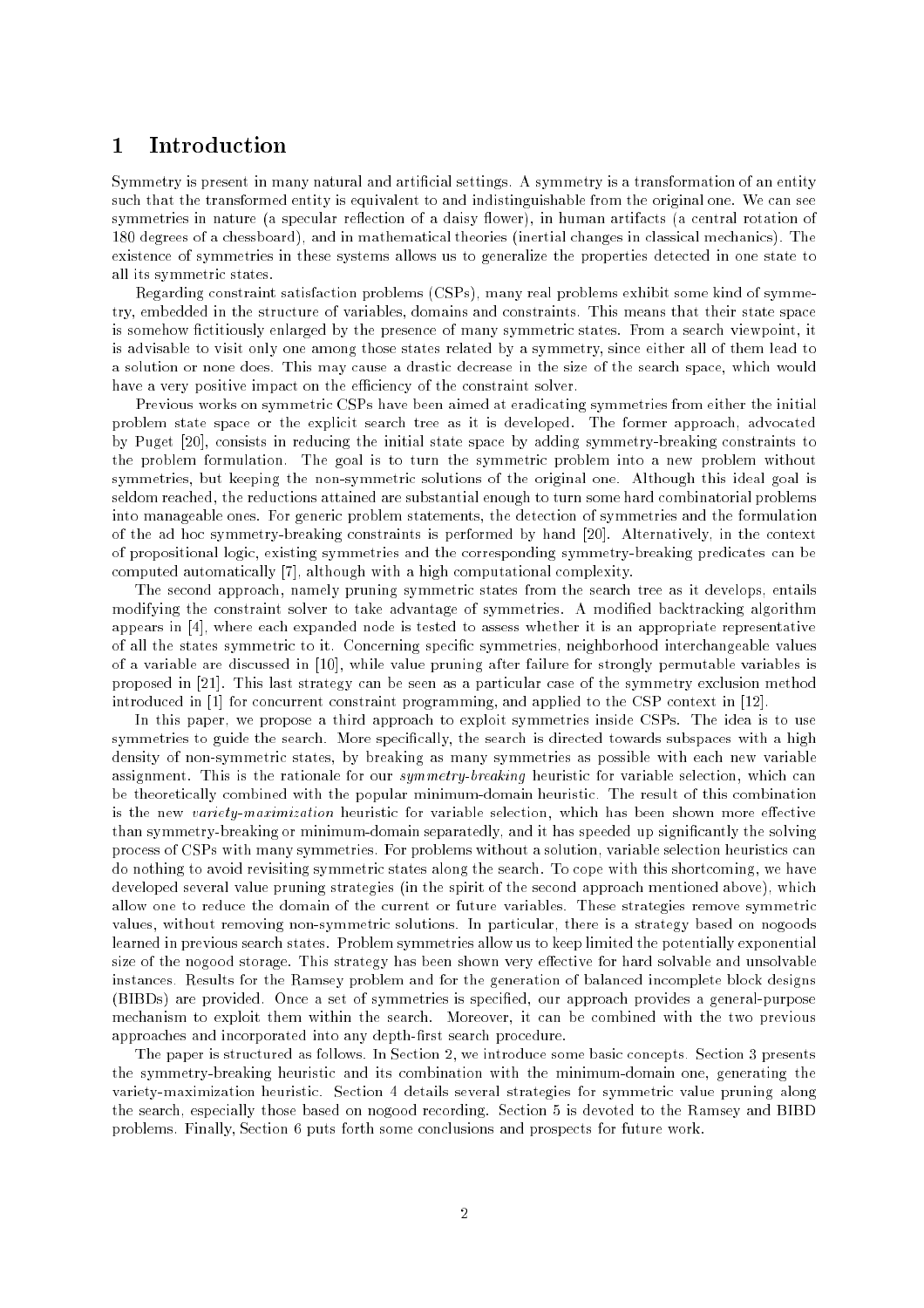## 2 Basic Definitions

#### Constraint Satisfaction  $2.1$

A finite CSP is defined by a triple  $(\mathcal{X}, \mathcal{D}, \mathcal{C})$ , where  $\mathcal{X} = \{x_1, \ldots, x_n\}$  is a set of *n* variables,  $\mathcal{D} =$  $\{D(x_1), \ldots, D(x_n)\}\$ is a collection of domains,  $D(x_i)$  is the finite set of possible values for variable  $x_i$ , and C is a set of constraints among variables. A constraint  $c_i$  on the ordered set of variables  $var(c_i)$  =  $\binom{w_{i_1},\ldots,w_{i_{r(i)}}}{r_{i_1}}$  of the relation  $\ldots$  also also to momentum of values for the values for  $\ldots$  $\mathcal{L}(\mathcal{L}_{i})$ . An element of rel( $\mathcal{L}_{i}$ ) is a tuple (vi1): : ; virtually  $\mathcal{L}_{i}$   $\mathcal{L}_{i}$ ), and element of  $D(\mathcal{L}_{i}$ <sub>i</sub>  $\mathcal{L}_{i}$ ) is a tuple (wi<sub>1</sub> is called a *valid* tuple on  $var(c_i)$ . A *solution* of the CSP is an assignment of values to variables which satisfies every constraint. A nogood is an assignment of values to a subset of variables which does not belong to any solution. Typically, CSPs are solved by depth-first search algorithms with backtracking. At a point in search, P is the set of assigned or past variables, and F is the set of unassigned or future variables. The variable to be assigned next is called the *current* variable.

al example of CSP is the n-queens problem. It is the n-queens on a n-queen in plant in plant in the state of t chessboard in such a way that no pair of queens is attacking one another. Constraints come from chess rules: no pair of queens can occur at the same row, column or diagonal. This problem is taken as running example throughout the paper.

### 2.2 Symmetries

A symmetry on a CSP is a collection of  $n+1$  bijective mappings  $\{\theta, \theta_1, \ldots, \theta_n\}$  defined as follows,

- is a variable mapping, which mapping is a variable mapping of  $\mathcal{X}$
- $\bullet$  { $\theta_1$ , ...,  $\theta_n$ } are domain mappings.  $\theta_i : D(x_i) \to D(\theta(x_i))$
- onstraints are transformed by the adequate ombination of variable and domain mappings; a constraint  $c_i$  is transformed into  $c_i$ , with  $var(c_i^*) = (v(x_{i_1}), \ldots, v(x_{i_{r(i)}}))$  and  $rev(c_i^*) =$  $f(x^2 + 1)(x^2 + 1)$

such that the set C remains invariant by the action of the symmetry, i.e.,  $\forall c_j \in C$ , the transformed constraint  $c_\lambda$  is in  ${\mathcal{C}}$ . There exists always a trivial symmetry, that in which the variable mapping and <sup>j</sup> the domain mappings are all the identity. The remaining symmetries, those interesting for our purposes, will be referred to as nontrivial symmetries. Moreover, when no ambiguity may occur, we will denote a symmetry  $\{\theta, \theta_1, \ldots, \theta_n\}$  by its variable mapping  $\theta$ .

Note that the above definition of symmetry applies to CSPs, i.e., to problems formulated in terms of a triple  $(\mathcal{X}, \mathcal{D}, \mathcal{C})$ , and not to problems in general. To make this point clear, consider the *n*-queens problem, which admits at least nine different problem formulations as a CSP [18]. These formulations vary in the number of variables, sizes of the domains, and constraint set. They specify different CSPs and, as such, it is not surprising that they have different symmetries.

Let us consider the most widely used formulation, namely that in which variables are chessboard rows and domains are olumn indi
es. Figure 1 shows an example of a symmetry using this formulation in the case of 5 queens. It is a central rotation of 180 degrees, which exchanges variables  $x_1$  with  $x_5$  and  $x_2$  with  $x_4$ , and maps domains with the function  $\theta_i(v) = 6 - v$ ,  $i = 1, ..., 5$ . This transformation is a symmetry because the mappings on variables and domains are bijective, and the set of constraints is left invariant by the transformation of variables and values. For example, the transformed constraint  $c_{\bar{1}2}$  is omputed as follows,

$$
var(c_{12}^{\theta}) = (\theta(x_1), \theta(x_2)) = (x_5, x_4) = var(c_{45})
$$

$$
\begin{array}{llll} rel(c_{12}^{\theta}) & = \{(\theta_1(1),\theta_2(3)),(\theta_1(1),\theta_2(4)),(\theta_1(1),\theta_2(5)),(\theta_1(2),\theta_2(4)),(\theta_1(2),\theta_2(5)),(\theta_1(3),\theta_2(1)), \\ & \quad (\theta_1(3),\theta_2(5)),(\theta_1(4),\theta_2(1)),(\theta_1(4),\theta_2(2)),(\theta_1(5),\theta_2(1)),(\theta_1(5),\theta_2(2)),(\theta_1(5),\theta_2(3))\} = \\ & = \{ (5,3), (5,2), (5,1), (4,2), (4,1), (3,5), (3,1), (2,5), (2,4), (1,5), (1,4), (1,3) \} = rel(c_{45}) \end{array}
$$

Thus,  $c_{12} = c_{45}$ . Two other nontrivial symmetries of this CSP formulation of 5-queens are the reflections about the horizontal and vertical axes, as depicted in Figure 2. The remaining four symmetries of the hessboard are not symmetries of this formulation.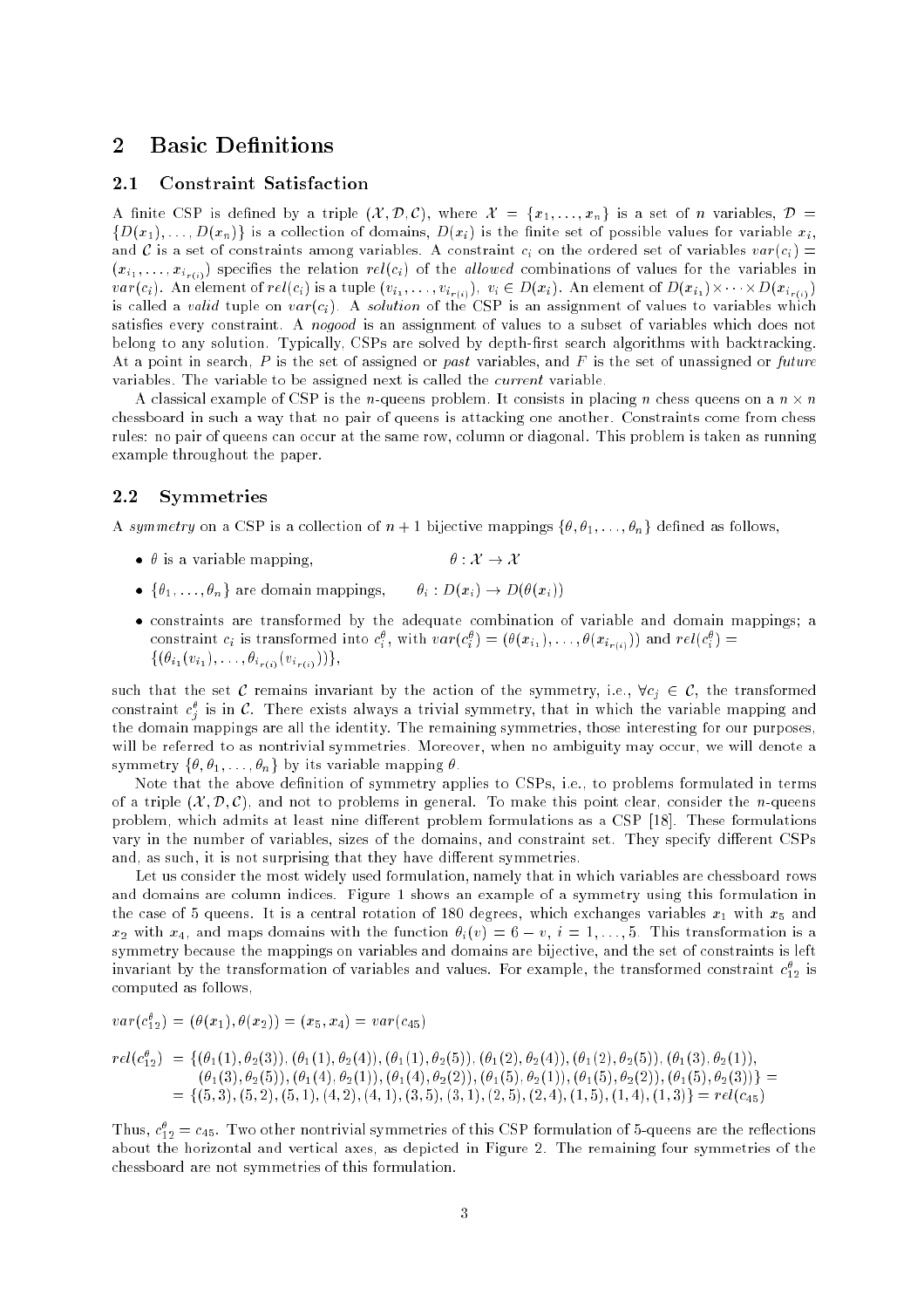

Figure 1: Central rotation of 180 degrees is a symmetry of the 5-queens problem.

| $x_1$              | -1           | $\,2\,$                 | 3            | $\overline{4}$ | 5               | $x_1$              | 5 | $\overline{4}$ | 3 | $\,2\,$ | $\mathbf{1}$ |
|--------------------|--------------|-------------------------|--------------|----------------|-----------------|--------------------|---|----------------|---|---------|--------------|
| $\boldsymbol{x}_2$ | -1           | $\,2\,$                 | $\mathbf{3}$ | $\overline{4}$ | 5               | $\boldsymbol{x}_2$ | 5 | $\overline{4}$ | 3 | $\,$ 2  | $\mathbf{1}$ |
| $x_3$              | $\mathbf{1}$ | $\overline{\mathbf{2}}$ | 3            | $\overline{4}$ | 5               | $x_3$              | 5 | $\overline{4}$ | 3 | $\,$ 2  | $\mathbf{1}$ |
| $x_{\,4}$          | -1           | $\,$ 2 $\,$             | $\mathbf{3}$ | $\overline{4}$ | 5               | $x_{4}$            | 5 | $\overline{4}$ | 3 | $\,2\,$ | $\mathbf{1}$ |
| $x_{\rm 5}$        | -1           | $\,2\,$                 | 3            | $\overline{4}$ | 5               | $x_{\rm 5}$        | 5 | $\overline{4}$ | 3 | $\,2\,$ | -1           |
|                    |              |                         |              |                |                 |                    |   |                |   |         |              |
| $x_{5}$            | 1            | $\,2\,$                 | 3            | $\overline{4}$ | $\mathbf 5$     |                    |   |                |   |         |              |
| $x_{\,4}$          | -1           | $\overline{2}$          | 3            | $\overline{4}$ | 5               |                    |   |                |   |         |              |
| $x_3$              | -1           | $\overline{2}$          | $\mathbf{3}$ | $\overline{4}$ | 5               |                    |   |                |   |         |              |
| $\boldsymbol{x}_2$ | -1           | $\overline{2}$          | $\mathbf{3}$ | $\overline{4}$ | 5               |                    |   |                |   |         |              |
| $x_{\,1}$          | 1            | $\,2\,$                 | 3            | $\overline{4}$ | $5\phantom{.0}$ |                    |   |                |   |         |              |

Figure 2: Two other symmetries of the 5-queens problem. Top-right: reflection about the vertical axis. Bottomleft: reflection about the horizontal axis.

Now, let us turn to the formulation of *n*-queens where each queen is a variable whose domain contains all the squares of the 
hessboard. The eight symmetries of the 
hessboard and all permutations of queens are symmetries of this particular CSP formulation.

Taken together, the two examples above illustrate the remark we made that our definition of symmetry applies to CSP formulations and not to problems in general. Su
h symmetries 
an be viewed as mapping a triple  $(\mathcal{X}, \mathcal{D}, \mathcal{C})$  onto itself, which is needed to stay within the formulation. Thus, transformations that hange variables into values and vi
e versa, as would be required to represent a rotation of 90 degrees under the formulation in Figure 1, are not allowed within our framework.

Following [23], we say that two variables  $x_i$ ,  $x_j$  are symmetric if there exists a symmetry  $\theta$  such that  $\theta(x_i) = x_i$ . This concept generalizes the previous definition of strong permutability [21]:  $x_i$  and  $x_j$  are strongly permutable if they play exactly the same role in the problem, i.e., if there exists a symmetry  $\phi$ such that its only action is exchanging  $x_i$  with  $x_j$   $(\phi(x_i) = x_j, \phi(x_j) = x_i, \phi(x_k) = x_k, \forall k \neq i, j, \phi_k = I$ ,  $\forall k, I$  being the identity function). We say that two values  $a, b \in D(x_i)$  are symmetric if there exists a symmetry  $\theta$  such that  $\theta(x_i) = x_i$  and  $\theta_i(a) = b$ . This concept generalizes previous definition of value interchangeability  $[10]$ : a and b are neighbourhood interchangeable if they are consistent with the same set of values, i.e., if there exists a symmetry  $\phi$  such that its only action is exchanging a with  $b \ (\phi = I)$ ,  $\phi_i(a) = b, \phi_i(b) = a, \phi_i(c) = c, \forall c \neq a, b, \phi_k = I, \forall k \neq i$ .

The set of symmetries of a problem forms a group with the composition operator [23]. Because of this, it can be shown that the symmetry relation between variables is an equivalence relation. The existence of this equivalence relation divides the set  $\mathcal X$  in equivalence classes, each class grouping symmetric variables. Domains are also divided into equivalence classes by symmetries acting on values only (with identity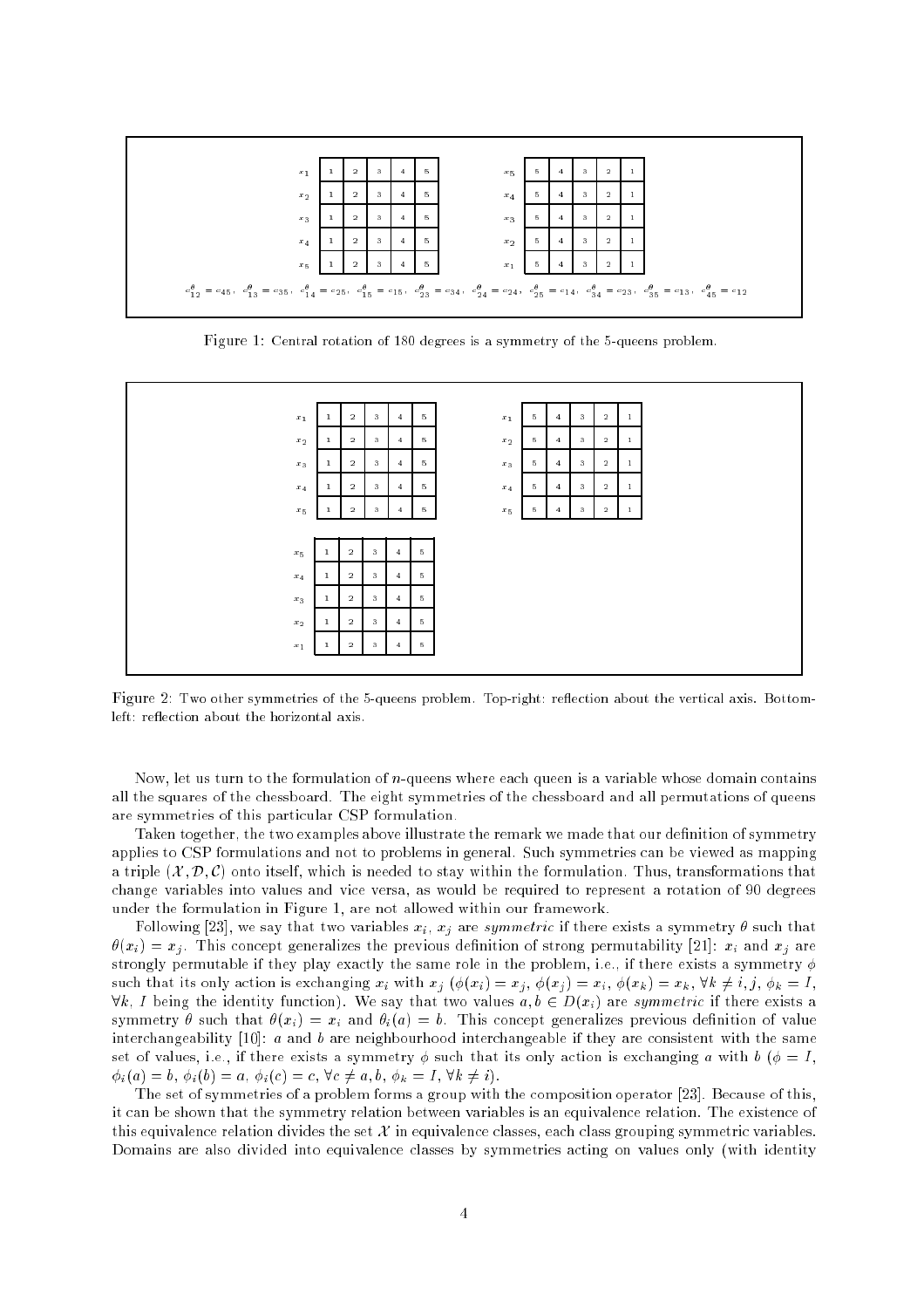

Figure 3: Three states of the 5-queens problem, with different types of local symmetries.



Figure 4: The central rotation symmetry is broken in  $s_a$  and restored in  $s_b$ .

variable mapping). Regarding the 5-queens problem under the formulation of Fig. 1, there are three equivalence classes of variables:  $\{x_1, x_5\}$ ,  $\{x_2, x_4\}$  and  $\{x_3\}$ . Concerning values, there are also three equivalence classes:  $\{1,5\}, \{2,4\}$  and  $\{3\}$ . Neither strongly permutable variables nor neighbourhood inter
hangeable values exist in this problem.

### 2.3 Symmetries in Sear
h

Symmetries can occur in the initial problem formulation, and also in any search state s, characterized by an assignment of past variables plus the current domains of future variables. State s defines a subproblem of the original problem, where the domain of each past variable is reduced to its assigned value and the relation  $rel(c_i)$  of each constraint  $c_i$  is reduced to its valid tuples with respect to current domains. A symmetry holds at state  $s$  if it is a symmetry of the subproblem occurring at  $s$ . A symmetry holding at s is said to be *tocat* to s if it does not change the assignments of past variables ". The set of symmetries local to s forms a group with the composition operation. A symmetry holding at the initial state  $s_0$ is called a *global* symmetry of the problem. Any global symmetry is local to  $s_0$ , the state where the set of past variables is empty. Symmetries depi
ted in Figures 1 and 2 are global symmetries of the 5 queens problem. An important property of symmetries is that they are solution-preserving, transforming solutions into solutions.

Let  $s$  be a search state with symmetry  $\sigma$  local to it, and  $s$  -a successor state. We say that the assignment occurring between  $s$  and  $s$  -*oreaks* symmetry  $\sigma$  if  $\sigma$  is not local to  $s$  . Typically, symmetries local to  $s$  are global symmetries that have not been broken by the assignments occurring between  $s_0$  and s. However, this is not always the 
ase. New symmetries may appear in parti
ular states. For the 5-queens problem, some states with local symmetries appear in Figure 3. State  $s_a$  keeps as local the three nontrivial global symmetries of the problem, since none is broken by the assignment of  $x_3$ . State  $s_b$  keeps as local the reflection about the vertical axis only, since the central rotation and the other reflection are broken by the assignment of  $x_1$ . In state  $s_c$ , all nontrivial global symmetries are broken by the assignment of  $x_1$ but a new symmetry appears: a 
entral rotation of 180 degrees on the 4 - 4 subboard involving variables from  $x_2$  to  $x_5$  and columns from 2 to 5. A broken symmetry can be restored by another assignment, as

<sup>&</sup>lt;sup>1</sup> Notice that this definition differs from the one appearing in [17] in that the mapping on past variables is not required to be the identity.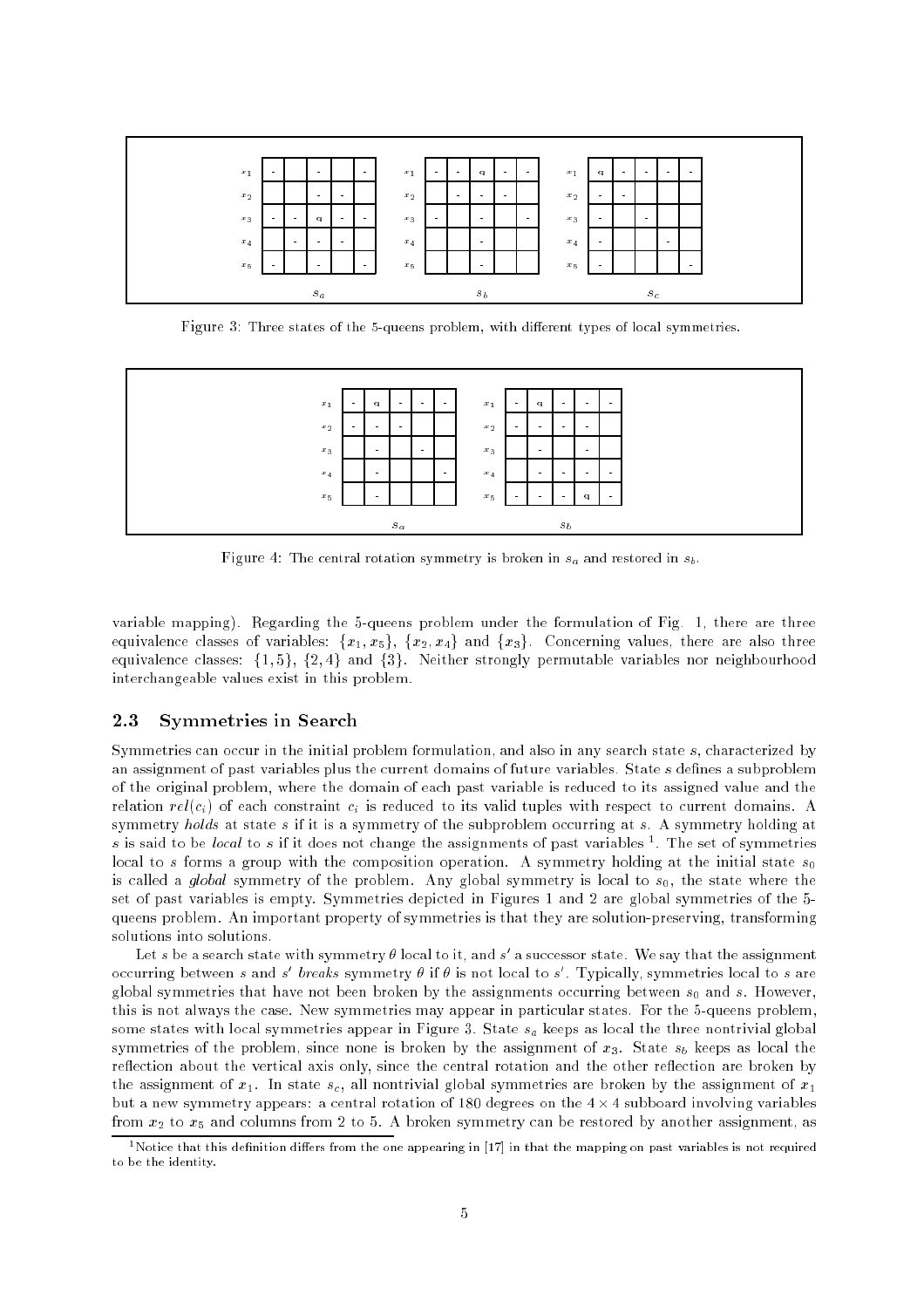

Figure 5: Search tree generated to solve the equation  $x+y^\ast z^\ast = 2$  under two variable orderings. Symmetric states originated by permutable variables are 
onne
ted by shadowed lines, while those arising from inter
hangeable values are joined by broken lines. Solutions are marked with squares.

it can be seen in Figure 4. In state  $s_a$  the assignment of  $x_1$  breaks the central rotation symmetry, which is restored after the assignment of  $x_5$  in state  $s_b$ .

## 3 Heuristi
s Based on Symmetries

### 3.1 The Symmetry-Breaking Heuristi

We argue that breaking as many symmetries as possible at each stage is a good strategy to speed up the search. Let us first illustrate some points with a simple example. Consider the equation  $x + y^\ast z^\ast = z$ , where all variables take values in  $\{-1, 0, 1\}$ . There are 5 non trivial symmetries, derived from combining the permutability of y and z, with the sign irrelevance of both y and z. They can be briefly indicated as follows:

- 1.  $\theta(y) = z, \theta(z) = y;$
- 2.  $\theta_y = -I$ ;
- 3.  $\theta_z = -I;$
- 4.  $\theta_y = -I$ ,  $\theta_z = -I$ ;
- 5.  $\theta(y) = z, \theta(z) = y, \theta_y = -I, \theta_z = -I;$

where  $I$  is the identity mapping, and all the entries not specified are also the identity.

Symmetry 1 is a permutation of variables, symmetries 2-4 inter
hange values, whereas symmetry 5 entails 
hanges in both variables and values. Note that variables <sup>y</sup> and <sup>z</sup> are involved in 4 non trivial symmetries each, while variable x is involved in none.

Figure 5 displays two search trees for that equation, following the variable orderings x, y, z and y, z, x. In the upper tree, no symmetry is broken after assigning  $x$ , and therefore all symmetries act inside each subtree at the first level, leading to a low density of distinct final states considered whatever the value assigned to  $x$ . This can be more easily visualized in Fig. 6, where states symmetric to a previously expanded one have been removed. There are only 3 distinct states among the 9 final states considered in ea
h of the three subtrees resulting from assigning a value to x. For the leftmost subtree, these are  $(x, y, z) = (-1,-1,-1), (-1,-1,0) \text{ and } (-1,0,0).$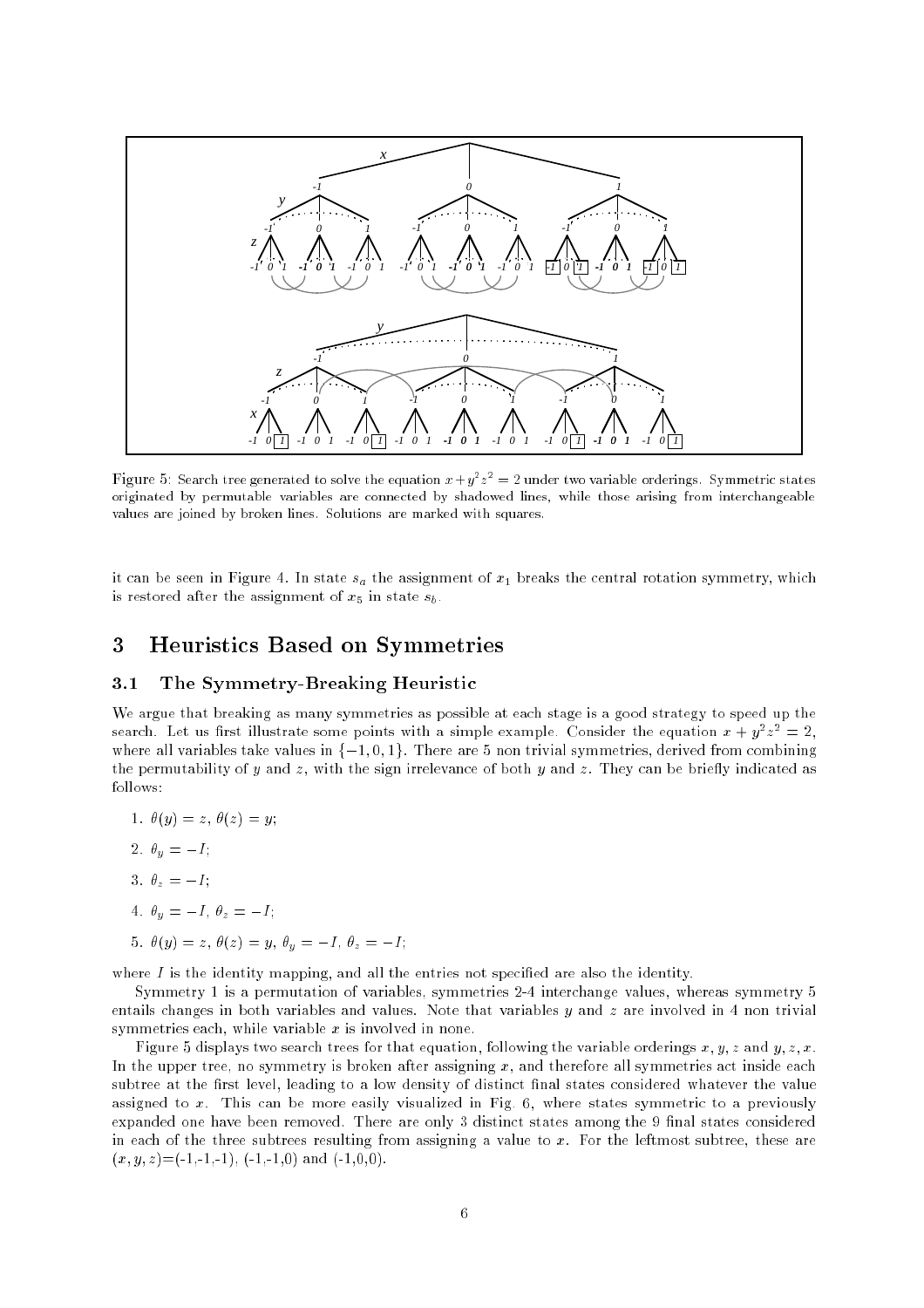

Figure 6: Effect of pruning on the search trees in Fig. 5.

Under the second ordering, represented in the lower tree of Fig. 5, symmetries 1, 2, 4 and 5 are broken after assigning  $y$ , and thus only states replicated by symmetry 3 appear inside subtrees at the first level. Concretely, there are 6 distinct states among the 9 final states considered in each of the three subtrees resulting from assigning a value to y. For the leftmost subtree, these are  $(y, z, x) = (-1, -1, -1, 0)$ ,  $(-1,-1,1), (-1,0,-1), (-1,0,0)$  and  $(-1,0,1)$ . The density of distinct final states in each subtree at the first level is thus much higher here  $(2/3)$  that under the first ordering  $(1/3)$ . Again note that this is independent of the value assigned to y. If, in Figure 6, the subtree corresponding to  $y = 0$  or  $y = 1$  would have been expanded first, instead of that for  $y = -1$ , then the corresponding subtree would equally have six distinct final states.

When one has no a priori knowledge on the distribution of solutions across the state space, trying to maximize the density of distinct final states considered at each search stage looks like a good strategy. This is the rationale for the following variable selection heuristic.

: selection in the variable involved in the variable involved in the variable in the greatest number of  $\sim$ symmetries lo
al to the 
urrent state.

The above greedy heuristic, which tries to break as many symmetries as possible at each new variable assignment, produces the following benefits,

- 1. Wider distribution of solutions. Symmetric solutions will spread out under different subtrees instead of grouping together under the same subtree. This in
reases the likelihood of nding a solution earlier. Take the equation in the example above. It has four solutions, namely  $(x = 1, y = -1, z =$  $(-1)$ ,  $(x = 1, y = -1, z = 1)$ ,  $(x = 1, y = 1, z = -1)$  and  $(x = 1, y = 1, z = 1)$ . Under the first variable ordering, they are all grouped below the rightmost subtree, while under the second, they spread two subtrees.
- 2. Lookahead of better quality. A lookahead algorithm prunes future domains taking into account past assignments. When symmetries on future variables are present, some of the lookahead effort is unproductive. If there is a symmetry  $\theta$  such that  $\theta(x_j) = x_k$ , with  $x_j, x_k \in F$ , after lookahead on  $D(x_i)$ , lookahead on  $D(x_k)$  is obviously redundant because it will produce results equivalent (through  $\theta$ ) to lookahead on  $D(x_i)$ . If no symmetries are present, no lookahead effort will be unproductive. Therefore, the more symmetries are broken, the less unproductive effort lookahead performs. When the number of symmetries is high, savings in unproductive lookahead effort can be substantial.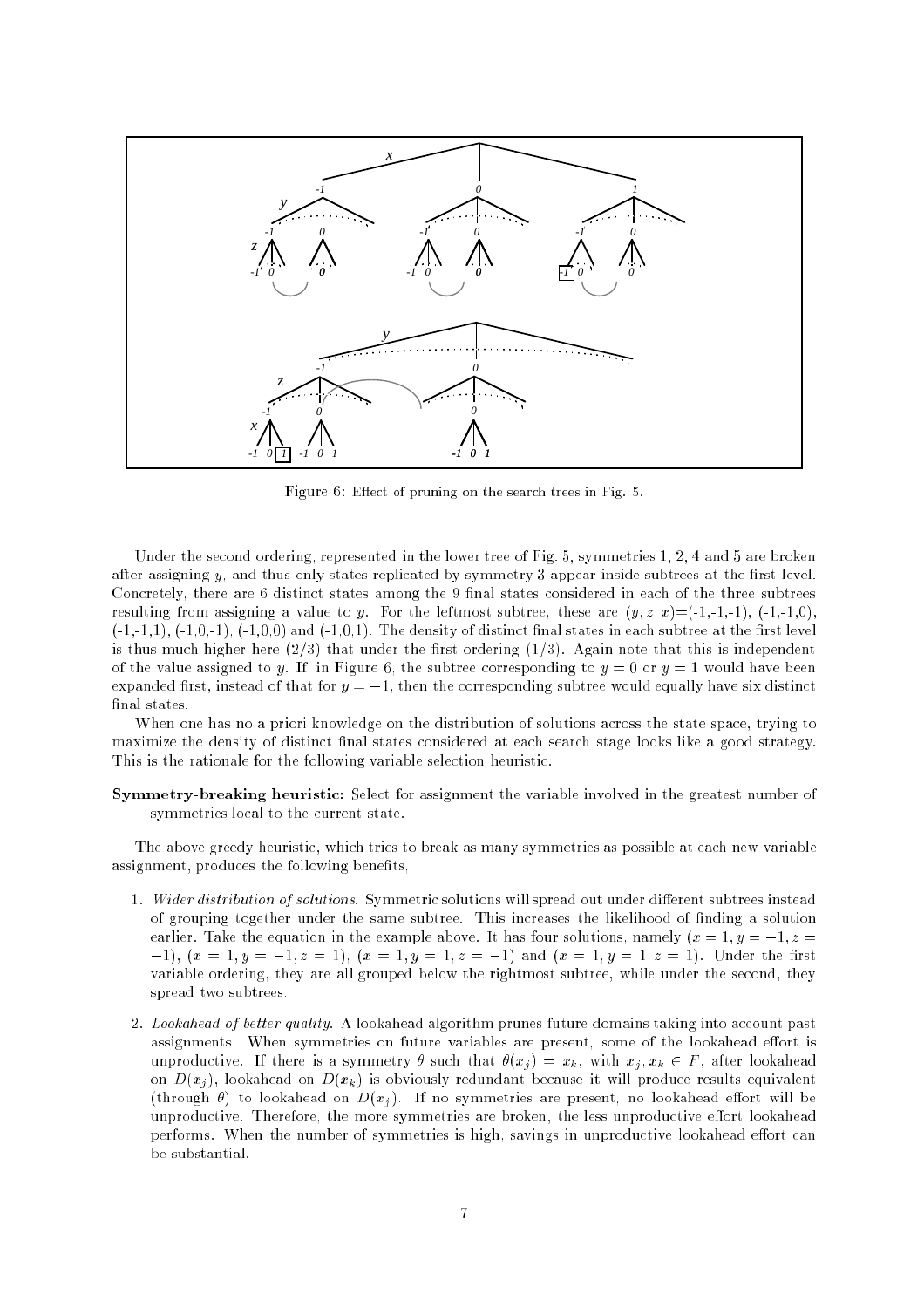3. More effective pruning. Several techniques to prune symmetric states have been proposed in the literature, such as those based on neigbourhood interchangeable values [10] and on permutable variables [21]. The proposed heuristic amplifies the effect of any pruning technique by moving its operation upwards in the sear
h tree. Figure 6 shows the result of applying the two types of pruning mentioned to the sear
h trees displayed in Fig. 5. The 10 nodes expanded under the variable ordering  $x, y, z$ , are reduced to only 6 nodes when the heuristic is in use. Moving pruning upwards tends to produce smaller branching factors in the higher levels of the search tree, resulting in thinner trees.

It is worth noting that points 2 and 3 above apply also to problems without a solution. Empirical results supporting these claims are provided in Section 3.3 for the layout problem.

#### 3.2 The Variety-Maximization Heuristi

Let us return to the example in Figs. 5 and 6. The variable ordering  $y, z, x$  suggested by the symmetrybreaking heuristic is the one leading to subtrees with highest density of distinct final states, and, after pruning, it produces the thinnest tree. This is the effect of the heuristic on a problem where all domains have equal sizes. Now consider the same problem but reducing the domain of x to only one value  $\{-1\}$ . Then, under the variable ordering  $x, y, z$ , only the leftmost branch of the upper tree in Fig. 5 would be developed, while under the ordering  $y, z, x$ , the whole lower tree in Fig. 5 would be developed, although only for the leaves labelled -1. The effect of pruning could likewise be visualized by looking at Fig. 6. It is clear that, in this case, the best option is the ordering  $x, y, z$  since it leads to a thinner tree to start with (13 nodes against 21 for the other ordering) and also after pruning (6 nodes against 14). Thus, in this case, the well-known minimum-domain heuristic would do better than the symmetry-breaking one. And the question arises: When should one or the other heuristi
 be applied? Even more useful, is there a way of combining both heuristics that outperforms the isolated application of each of them?

To try to answer these questions, let us first recall the interpretations provided for the good performance of the minimum-domain heuristic. The most widespread one is that the heuristic implements the fail-first principle, and thus minimizes the expected depth of each search branch [15]. Smith and Grant [24] tested this interpretation experimentally by comparing the behaviour of several heuristics with increasing fail-first capabilities and concluded that the success of minimum-domain may not necessarily be due to the fact that it implements fail first. Often the effect of shallow branches is counteracted by high bran
hing fa
tors. Thus, another interpretation puts the emphasis on the minimization of the bran
hing factor at the current node [22]: since the minimum-domain heuristic forces the search tree to be as narrow as possible in its upper levels, the expected number of nodes generated is minimized. This holds for problems both with and without a solution. Further along this line, we may view the minimum-domain heuristic as following a least-commitment principle, i.e., it chooses the variable that partitions the state space in less number of subspaces, so that each subspace is larger (contains more states) than if another variable would have been selected. The resulting search trees are, again, as narrow as possible in their upper levels, so the aforementioned node minimization still holds. But now, for problems with a solution, another factor may play a favourable role: in a larger subspace it is more likely to find a solution. A related interpretation was put forth in [11] under the rationale of minimizing the constrainedness of the future subproblem: underconstrained problems tend to have many solutions and be easy to solve.

In dealing with highly symmetric problems, however, the largest subspace does not necessarily contain more distinct final states than a smaller one. Thus, the least-commitment principle has here to be applied in terms of *distinct* final states. What is needed is a strategy that selects the variable leading to consider the highest number of distinct final states, but what we have is,

- , which the minimum-domain here when the variable that which may construct the states the number of the number onsidered, and
- the symmetry-breaking heuristics, which may be variable that maximizes the variable that maximizes the density final states considered.

In the following, we develop a framework for the combination of both heuristics, based on the two basi
 types of symmetry, namely inter
hangeable values and strongly permutable variables. As mentioned in Se
tion 2.2, both types of symmetry indu
e equivalen
e 
lasses in the domains and set of variables,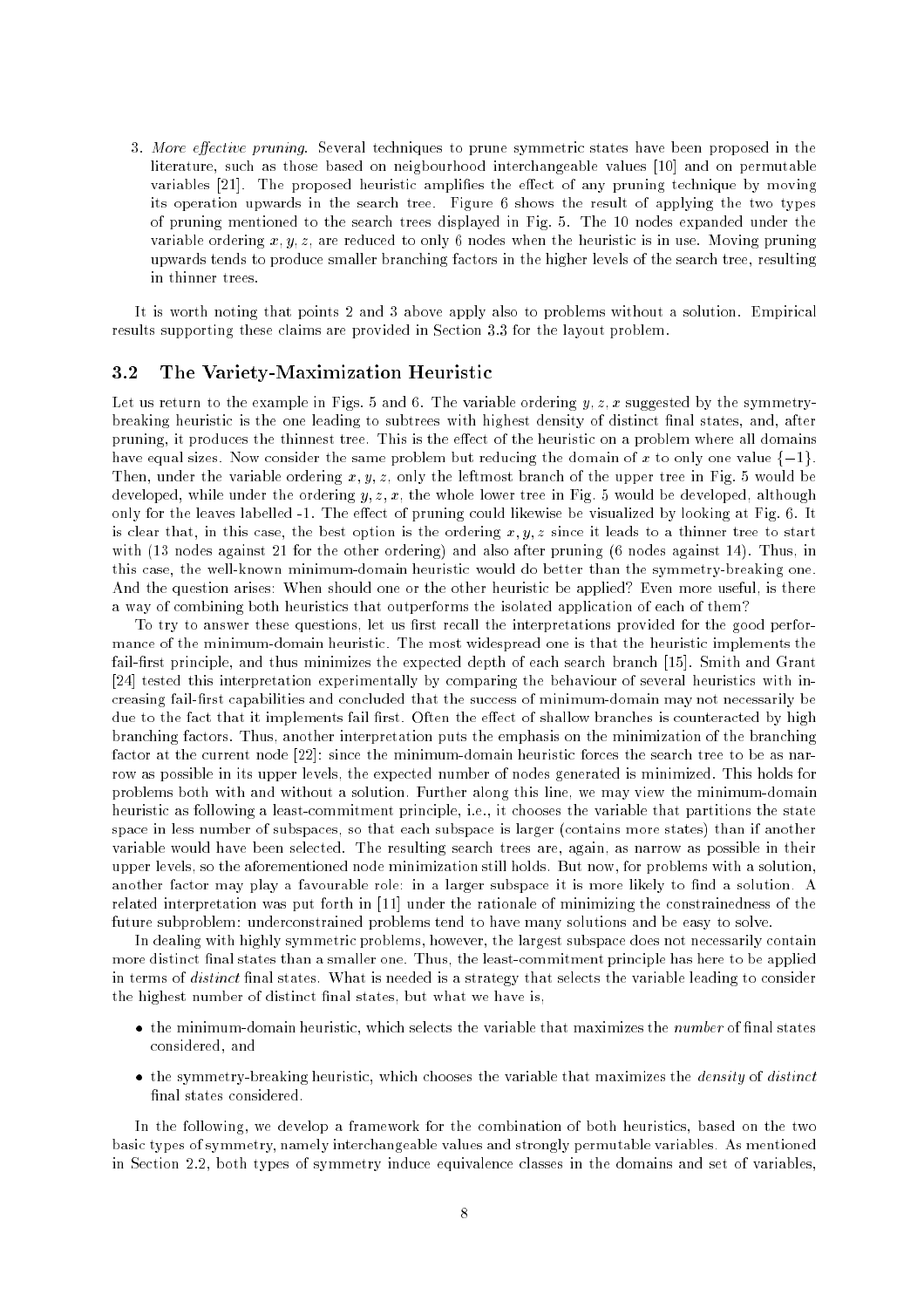respectively. Let  $x_1, \ldots x_k$  be the representatives of the equivalence classes of future variables at a given search stage,  $c_i$  be the size of the equivalence class to which  $x_i$  belongs, and  $d_i$  be the number of equivalence classes in  $D(x_i)$ . In other words,  $c_i$  is the number of original variables strongly permutable with  $x_i$ , including itself; and  $d_i$  is the number of non-interchangeable values that can be assigned to  $x_i$ .

Let us calculate the number of distinct final states considered at this search stage, where "distinctiveness" is here taken to mean that no two states 
an be made equal by inter
hanging values or permuting variables. For each equivalence class i, we need to assign  $c_i$  variables, each of which can take  $d_i$  values. If variables were not permutable, the number of joint assignments would be  $d_i^{\ast}$  . However, since the variables are strongly permutable, two assignments related by a permutation are not distin
t. Therefore, the number of distinct joint assignments is given by the combinations with repetition of  $d_i$  elements taken  $c_i$  at a time. Describing this as an occupancy problem, we need to place  $c_i$  balls into  $d_i$  buckets (i.e., assign  $c_i$  variables, each to one of the possible  $d_i$  values). The formula to obtain the number of possible placements (i.e., distinct assignments) is  $|9|$  :  $\int d_i + c_i - 1$  $\sim$ 

 $\kappa$ The total number of distinct final states, considering all the equivalence classes of variables, is thus given by the produ
t,

$$
\prod_{i=1}^k \left( \begin{array}{c} d_i + c_i - 1 \\ c_i \end{array} \right).
$$

 $\frac{1}{2}$  and the extreme setting to the equivalence of  $\frac{d_{i_0} + c_{i_0} - 1}{d_{i_0} + c_{i_0} - 2}$ , since the equivalence class in loses and i0  $\bigg\}$  to  $\bigg( d_{i_0} + c_{i_0} - 2 \bigg)$  $\overline{\phantom{0}}$   $\overline{\phantom{0}}$   $\overline{\phantom{0}}$   $\overline{\phantom{0}}$   $\overline{\phantom{0}}$   $\overline{\phantom{0}}$   $\overline{\phantom{0}}$   $\overline{\phantom{0}}$   $\overline{\phantom{0}}$   $\overline{\phantom{0}}$   $\overline{\phantom{0}}$   $\overline{\phantom{0}}$   $\overline{\phantom{0}}$   $\overline{\phantom{0}}$   $\overline{\phantom{0}}$   $\overline{\phantom{0}}$   $\overline{\phantom{0}}$   $\overline{\phantom{0}}$   $\overline{\$  $\sim$ , sin
e the equivalen
e 
lass i0 loses an element. Thus, the number of distin
t nal states 
onsidered after variable assignment will be,

$$
\frac{\left(\begin{array}{c} d_{i_0} + c_{i_0} - 2 \\ c_{i_0} - 1 \end{array}\right)}{\left(\begin{array}{c} d_{i_0} + c_{i_0} - 1 \\ c_{i_0} \end{array}\right)} \prod_{i=1}^k \left(\begin{array}{c} d_i + c_i - 1 \\ c_i \end{array}\right).
$$

We like to find the  $i_0$  that maximizes this expression, i.e.,

$$
\max_{i} \frac{\left(\begin{array}{c} d_i + c_i - 2\\ c_i - 1 \end{array}\right)}{\left(\begin{array}{c} d_i + c_i - 1\\ c_i \end{array}\right)},
$$

which can be developed as,

$$
\max_{i} \frac{\frac{(d_i + c_i - 2)!}{(d_i - 1)! (c_i - 1)!}}{\frac{(d_i + c_i - 1)!}{(d_i - 1)! (d_i - 1)!}}
$$

$$
\max_i \frac{c_i}{d_i + c_i - 1},
$$

 $i = i - i - i$ 

;

 $\sim$  z

which is the same as,

leading to,

$$
\min_i \frac{d_i - 1}{c_i}.
$$

By taking the index  $i_0$  that realizes this minimum, and assigning a variable in the equivalence class of  $x_{i_0}$ , we attain our purpose of considering a subspace with the maximum number of distinct final states, i.e., states 
ontaining neither inter
hangeable values nor strongly permutable variables. This is what the following variable sele
tion heuristi
 does.

<sup>&</sup>lt;sup>2</sup>Feller [9, page 38] provides an ingenous and elegant proof: Let us represent the balls by stars and indicate the  $d_i$  buckets by the  $d_i$  spaces between  $d_i + 1$  bars. Thus,  $\| \ast \ast \ast \|$  is used as a symbol for a distribution of  $c_i = 8$  balls in  $d_i = 6$ buckets with occupancy numbers 3,1,0,0,0,4. Such a symbol necessarily starts and ends with a bar, but the remaining  $d_i - 1$ bars and i stars 
an appear in an arbitrary order. In this way it be
omes apparent that the number of distinguishable distributions equals the number of ways of selecting  $c_i$  places out of  $c_i + d_i - 1$ , i.e.,  $\int_{-1}^{1} \, d_i + c_i - 1$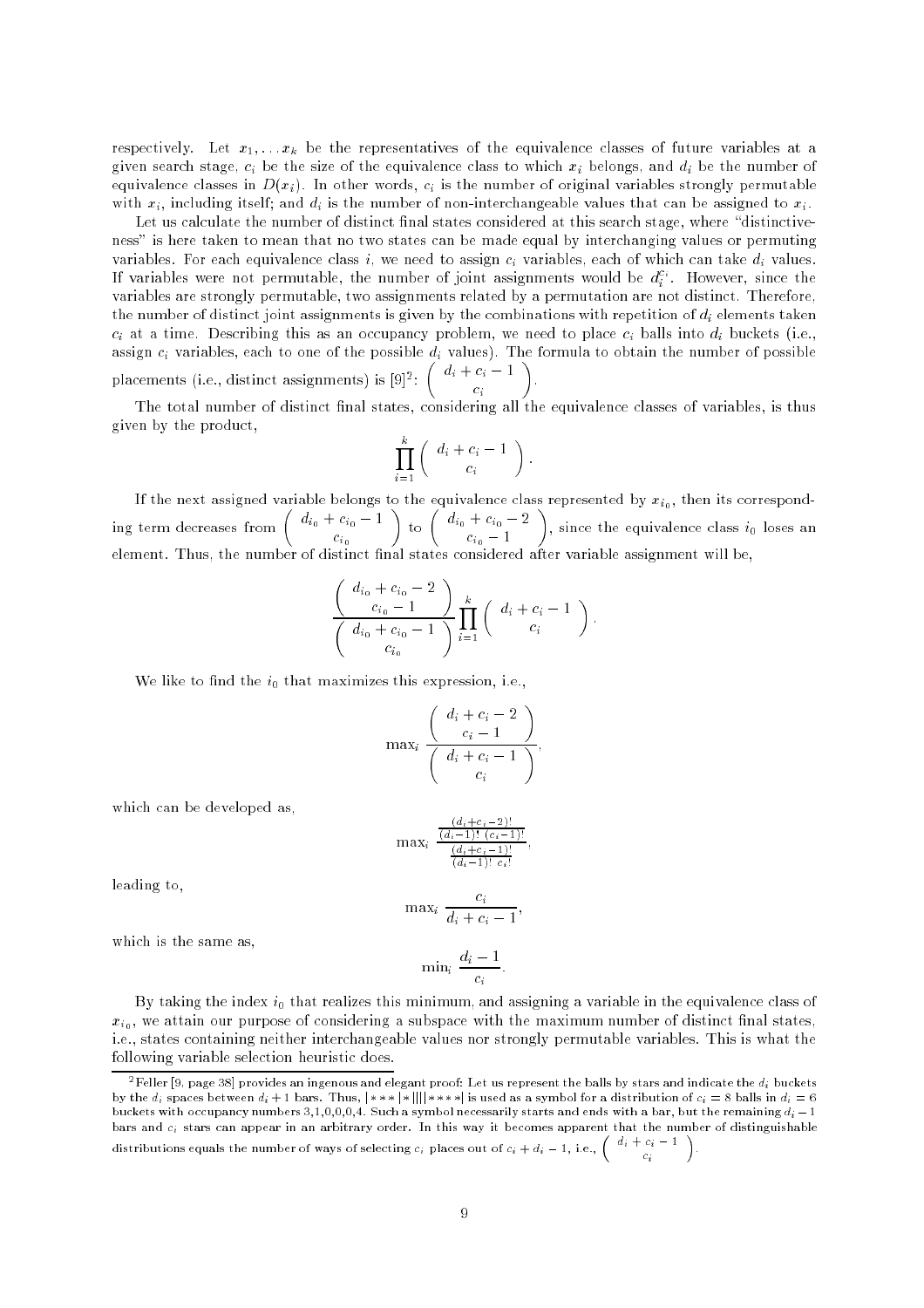### Variety-maximization heuristi
: Sele
t for assignment a variable belonging to the equivalen
e 
lass for which the ratio  $\frac{d}{c_i}$  is minimum.

When all the equivalence classes of variables are of the same size, then the synthesized heuristic redu
es to the minimum-domain one. On the other hand, when all domains have the same number of non-interchangeable values, then the heuristic chooses a variable from the largest equivalence class; this is exa
tly what the symmetry-breaking heuristi
 would do. To show this, let us quantify the symmetries broken by a given assignment. Sin
e all permutations inside ea
h 
lass of strongly permutable variables lead to local symmetries, the total number of such symmetries is  $c_1! c_2! \ldots c_k!$  If we assign a variable from equivalence class i, then the number of remaining symmetries after the assignment will be:  $c_1$ !  $c_2$ ! ...  $(c_i -$ 1)! ...  $c_k$ ! Thus, the ratio of remaining symmetries over the total will be  $1/c_i$ . To maximize symmetrybreaking, we have to determine

$$
\min_{1 \le i \le k} \frac{1}{c_i}
$$

which is the same as saying that we have to select a variable from the largest equivalence class.

In sum, by applying the least-commitment principle in terms of maximizing the number of distinct final states considered at each search stage, we have come up with a clean way of combining the minimumdomain and the symmetry-breaking heuristics, so as to extract the best of both along the search.

#### $3.3$ An Example: The Layout Problem

To illustrate variety-maximization and its relation with minimum-domain, let us onsider the layout problem [13] defined as follows: given a grid, we want to place a number of pieces such that every piece is completely included in the grid and no overlapping occurs between pieces. An example of this problem appears in Figure 7, where three pie
es have to be pla
ed inside the proposed grid. As CSP, ea
h pie
e is represented by one variable whose domain is the set of allowed positions in the grid. There is a symmetry between variables  $y$  and  $z$ , which are strongly permutable. No symmetry between values exists.

Figure 7 contains two search trees developed by the forward checking algorithm following two variable ordering heuristics. The left tree corresponds to the minimum-domain heuristic, which selects  $x$  as first variable  $(|D_x| = 3$  while  $|D_y| = |D_z| = 4$ , and y and z as second and third variables in all the branches The right tree corresponds to the variety-maximization heuristic. Instead of  $x$ , variety-maximization selects y as first variable because  $\frac{1}{2} < \frac{1}{1}$ , in agreement with symmetry-breaking. The assignment of <sup>y</sup> breaks the problem symmetry, so from this point variety-maximization follows minimum-domain. This can be seen in the rightmost branch after assigning y. Variable z is selected as next variable because after forward checking lookahead  $|D_z| = 2$  while  $|D_x| = 3$ . This example shows how variety-maximization combines both symmetry-breaking and minimum-domain heuristics, following at each point the most advisable option (depending on the existing symmetries and domain 
ardinalities).

To test the benefits that symmetry-breaking (embedded in variety-maximization) brings over minimumdomain, we have a we the end of Section sixt we have solved a larger motation of this problem. In a 6 - 6 - 6 equare grid, we want to piace I piece of size 2 via piac I piaces of size 3 will like CSI, casif piece corresponds to one variable, with dominime of extensiveles so for s with street of with the precedi Variables corresponding to equal pieces are strongly permutable. Therefore, there are two equivalence lasses of 4 variables ea
h. The minimum-domain heuristi
 sele
ts two 5 - 1 pie
es as the rst two variables of the search tree. At the second level, there are  $24^2 = 576$  nodes, 24 of which lead to a solution. the variety-maximization heuristics addition of the piece and the selection of the piece and accepted variable. At the second level there are  $24 \times 25 = 600$  nodes, 32 of which lead to a solution. The density of nodes leading to a solution at the second level following minimum-domain is  $\frac{24}{576} = 0.0417$ , and following<br>variety-maximization is  $\frac{32}{600} = 0.059$ . Thus, variety-maximization yields a better distribution of solut in the search tree than minimum-domain, increasing the likelihood of finding a solution earlier.

We have solved this problem instance using the standard forward checking algorithm, finding the first solution and all solutions, in successive experiments. Values are selected randomly. Table 1 shows the results averaged over 100 runs, each with a different random seed. We observe that, both in finding one and all solutions, variety-maximization visits less nodes and requires less CPU time than minimumdomain. In addition, Blength re
ords the average length of bran
hes not leading to a solution. We see that variety-maximization generates shorter branches than minimum-domain. Given that the branching factor of both trees is similar, shorter bran
hes suggest a lookahead of better quality. This is also supported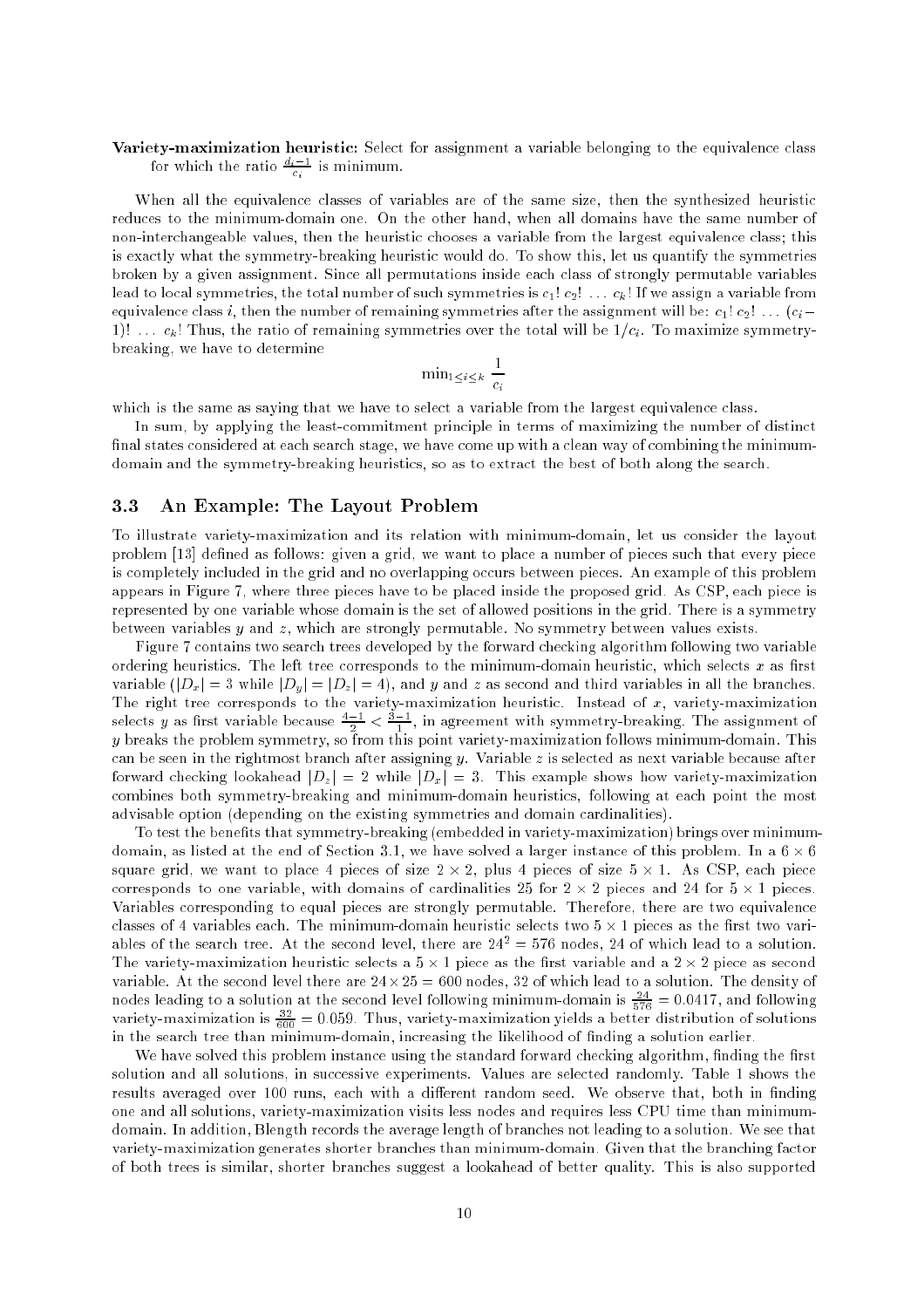

Figure 7: The layout problem and two search trees developed by forward checking with minimum-domain (left) and variety-maximization (right) heuristi
s.

by the reduction in visited nodes caused by variety-maximization when finding all solutions. We have repeated both experiments including value pruning between strongly permutable variables [21] in the forward checking algorithm. Table 2 shows these results averaged over 100 runs, each with a different random seed. The inclusion of value pruning between strongly permutable variables improves largely the performance of both heuristics. This improvement is higher for variety-maximization when finding one solution. Finding all solutions, the performan
e of minimum-domain approa
hes that of varietymaximization. This is be
ause, no matter whi
h variable is sele
ted, all are strongly permutable so they get the benefits of value pruning.

|           |       | One solution |       | All solutions |         |      |  |  |
|-----------|-------|--------------|-------|---------------|---------|------|--|--|
| heuristic | Nodes | Blength      | Time  | Nodes         | Blength | Time |  |  |
| min-dom   | 8.906 | 5.08         | 0.296 | 140.656       | 5.09    | 4.49 |  |  |
| var-max   | 5.613 | 4.61         | 0.239 | 102.078       | 4.69    | 429  |  |  |

Table 1: Results of standard forward checking on the layout problem.

|           |       | One solution |       | All solutions |         |       |  |  |
|-----------|-------|--------------|-------|---------------|---------|-------|--|--|
| heuristic | Nodes | Blength      | Time  | Nodes         | Blength | Time  |  |  |
| min-dom   | 1.343 | 4.52         | 0.057 | 14.546        | 4.69    | 0.589 |  |  |
| var-max   | 791   | 3.97         | O 045 |               | 4.44    | 489   |  |  |

Table 2: Results of forward 
he
king with value pruning of strongly permutable variables on the layout problem.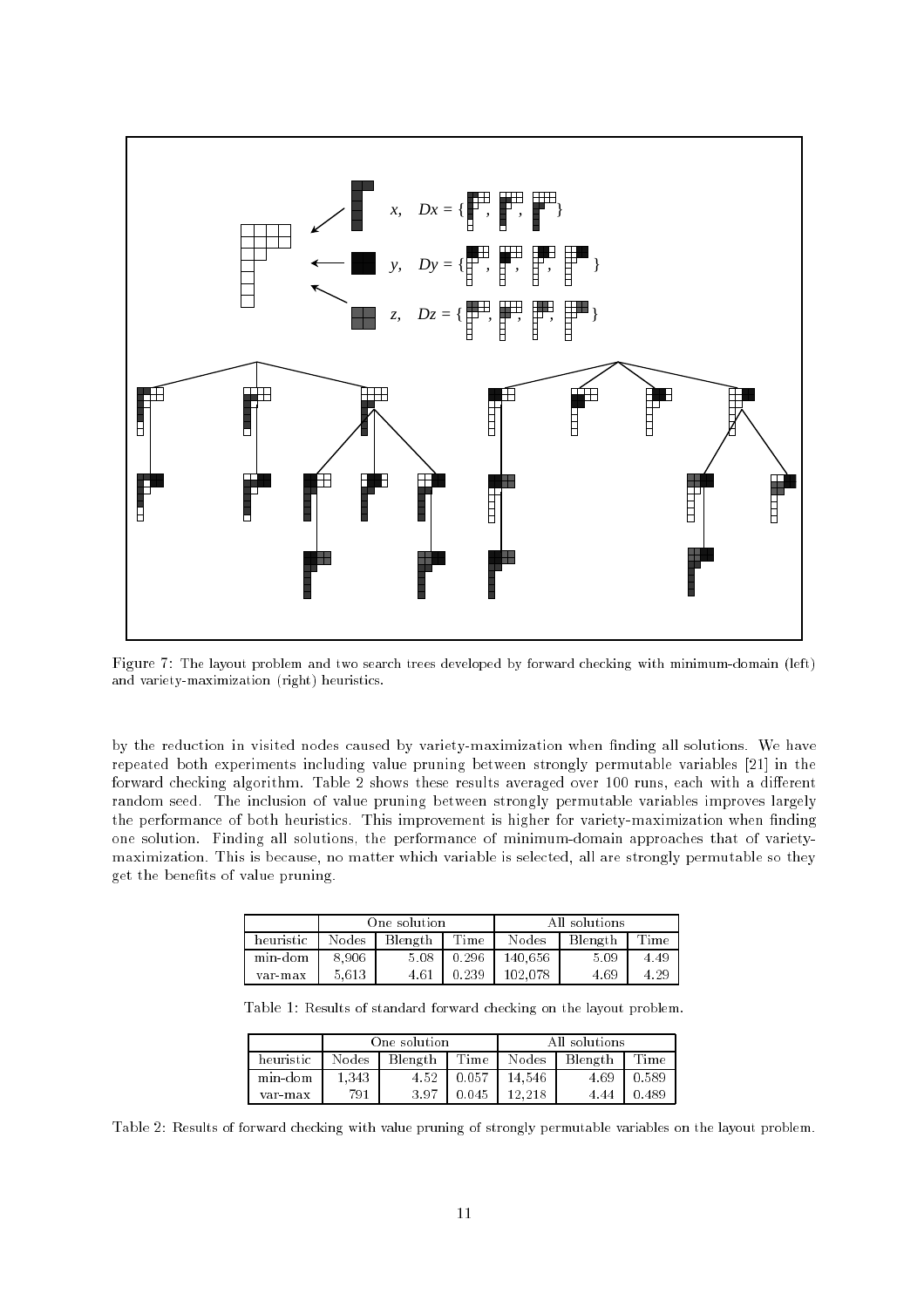## 4 Value Pruning Based on Symmetries

For problems without a solution, variable selection heuristics can do nothing to avoid revisiting symmetric states along the sear
h. To 
ope with this short
oming, we have developed several value pruning strategies, which allow one to reduce the domain of the current and future variables. These strategies remove symmetric values without removing non-symmetric solutions. In the following, we present these strategies and how they are combined, in order to get the maximum profit from symmetric value pruning.

### 4.1 Domain Redu
tion

In the particular case that a symmetry  $\theta$  local to the current state maps the current variable  $x_k$  to itself, we can use  $\theta$  to reduce a priori the current variable domain. Before instantiating  $x_k$ , equivalence classes of symmetric values in  $D(x_k)$  by  $\theta$  can be computed, producing  $Q_1, Q_2, \ldots, Q_{e_k}$  equivalence classes. A new domain,  $\nu$  ( $x_k$ ) is delined as,

$$
D'(x_k) = \{w_1, w_2, \ldots, w_{e_k}\}\
$$

such that each  $w_i$  is a representative for the class  $Q_i$ . Now, the current variable  $x_k$  takes values from  $D^{\epsilon}(x_{k})$  in the following form. If  $x_{k}$  takes value  $w_{i}$  and generates solution  $S$ , there is no reason to test other values of  $Q_i$ , because they will generate symmetric solutions to S by  $\theta$ . On the other hand, if value  $w_i$  fails, there is no point in testing other values of  $Q_i$  because they will fail as well. In this case, all values of  $Q_i$  are marked as tested. Once the current variable has been selected, this strategy allows to reduce its domain to non-symmetric values, provided the adequate symmetry  $\theta$  exists. When backtracking jumps over  $x_k$ , equivalence classes are forgotten and the previous  $D(x_k)$  is taken as the domain for  $x_k$ .

An example of this domain reduction arises in the pigeon-hole problem: locating n pigeons in  $n-1$ holes such that each pigeon is in a different hole. This problem is formulated as a CSP by associating a variable  $x_i$  to each pigeon, all sharing the domain  $\{1, \ldots, n-1\}$ , under the constraints  $x_i \neq x_j$ ,  $1 \le i, j \le n, i \ne j$ . Among others, this problem has a collection of symmetries in the domains,

$$
\forall i, \ \forall a, a' \in D(x_i) \ a \neq a', \ \exists \theta, \ \theta = I, \ \theta_i(a) = a', \ \theta_i(a') = a
$$

where  $I$  is the identity mapping. If variables and values are considered lexicographically, before assigning  $x_1$  all values in  $D(x_1)$  form a single equivalence class. Then,  $D^{\cdot}(x_1) = \{1\}$ . Performing search by forward checking, value 1 is removed from all future domains. Considering  $x_2$ , all its values form a single equivalence class,  $D^-(x_2) \equiv \{2\}$ . Again, lookahead removes value 2 from all future domains. Considering  $x_3$ , an its remaining values form a single equivalence class,  $D^-(x_3) = \{3\}$ , etc. This process goes on until assigning  $(x_{n-1}, n-1)$ , when lookahead finds an empty domain in  $D(x_n)$ , so backtracking starts. At that point, all domains of past and current variables have been reduced to a single value, which is currently assigned. Backtracking does not find any other alternative value to test in any previous variable, so it ends with failure when  $x_1$  is reached. Only the leftmost branch of the search tree is generated, and the rest of the tree is pruned.

### 4.2 Value Pruning Through Nogood Recording

A nogood is an assignment of values to a subset of variables whi
h does not belong to any solution. Before sear
h, a set of nogoods is determined by the onstraints as the set of forbidden value tuples. During search, new nogoods are discovered by the resolution of nogoods responsible of dead-ends. For example, in Fig. 8, the forward checking algorithm finds a dead-end in the 5-queens problem  $(D(x_4) = \emptyset)$ . By the resolution of the nogoods associated with every pruned value of  $D(x_4)$ , we get the new nogood,

$$
(x_1, 1)(x_2, 5)(x_3, 2)
$$

which means that variables  $x_1$ ,  $x_2$  and  $x_3$  cannot simultaneously take the values 1, 5 and 2, respectively. Often nogoods are written in oriented form as,

$$
(x_1 = 1) \land (x_2 = 5) \Rightarrow (x_3 \neq 2)
$$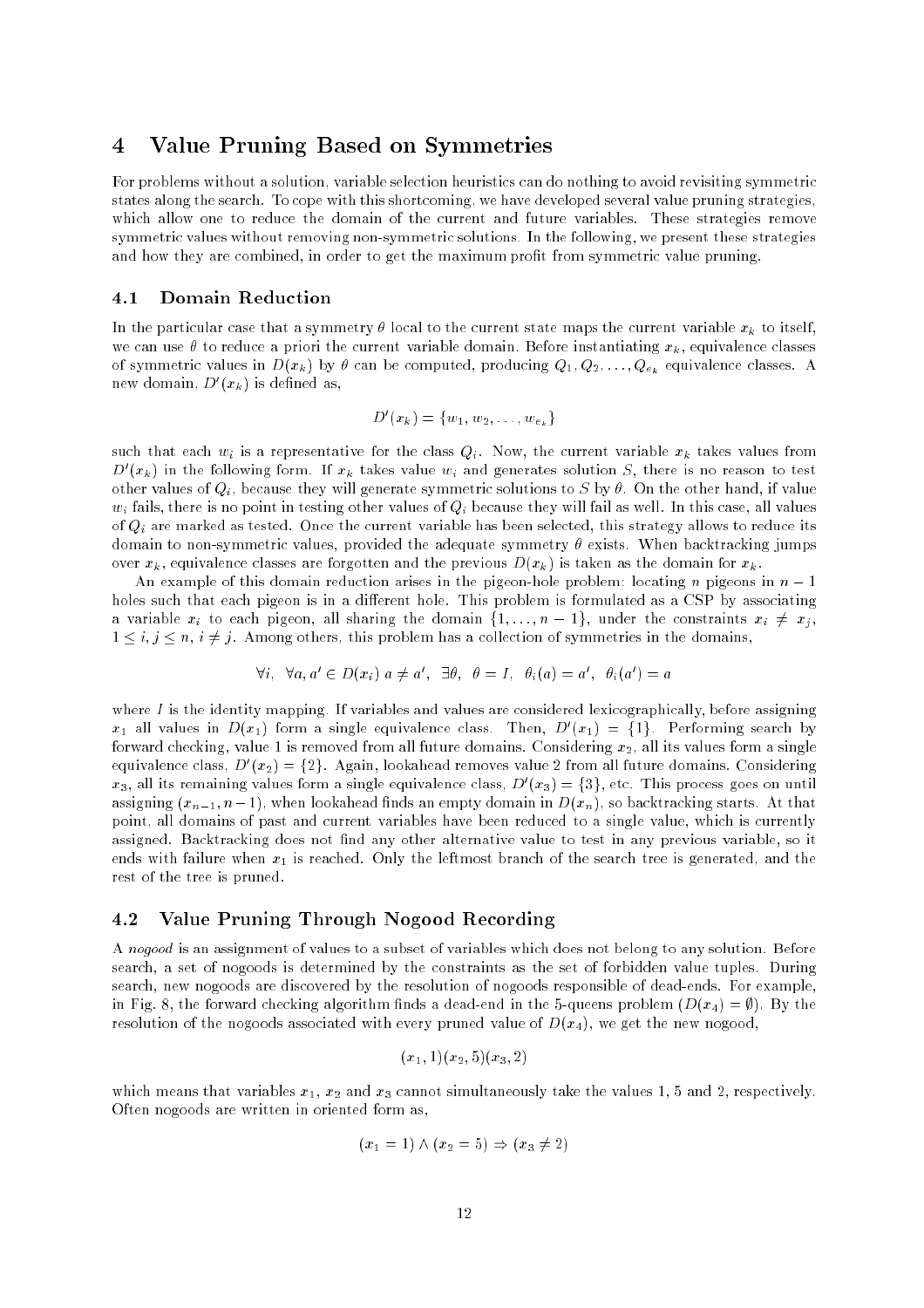

Figure 8: Nogood resolution in a dead-end for the 5-queens problem.



Figure 9: Symmetric nogoods in the 5-queens problem. Left-right symmetry: reflection about the vertical axis. Up-down symmetry: reflection about the horizontal axis.

where the variable at the right-hand side is the last variable among the variables of the nogood that has been instantiated. This variable will be the one changed first when performing backtracking, which is needed to guarantee completeness of tree-search algorithms (see [2] for a detailed explanation of nogood resolution).

#### 4.2.1 Value Pruning due to Symmetri
 Nogoods

Let  $p = (x_1, v_1)(x_2, v_2) \ldots (x_k, v_k)$  be a nogood found during search and  $\theta$  a global symmetry of the considered problem. It is easy to see that the tuple  $\theta(p)$ , defined as  $(\theta(x_1), \theta_1(v_1))(\theta(x_2), \theta_2(v_2)) \dots (\theta(x_k), \theta_k(v_k)),$ is also a nogood. Let us suppose that  $\theta(p)$  is not a nogood, that is, it belongs to a solution S. Given that  $\theta$  – is also a problem symmetry and problem solutions are invariant through symmetries,  $\theta$  –(b) is also a solution. But  $\theta^{-1}(\mathcal{S})$  contains  $p$ , in contradiction with the first assumption that  $p$  is a nogood. Therefore,  $\theta(p)$  is a nogood. Intuitively,  $\theta(p)$  is the nogood that we would obtain following a search trajectory symmetric by  $\theta$  to the current trajectory. An example of this appears in Fig. 9.

Given that we an generate nogoods using previously found nogoods and global symmetries of the problem, we propose to learn nogoods during sear
h in the following form,

1. We store the new nogoods found during sear
h.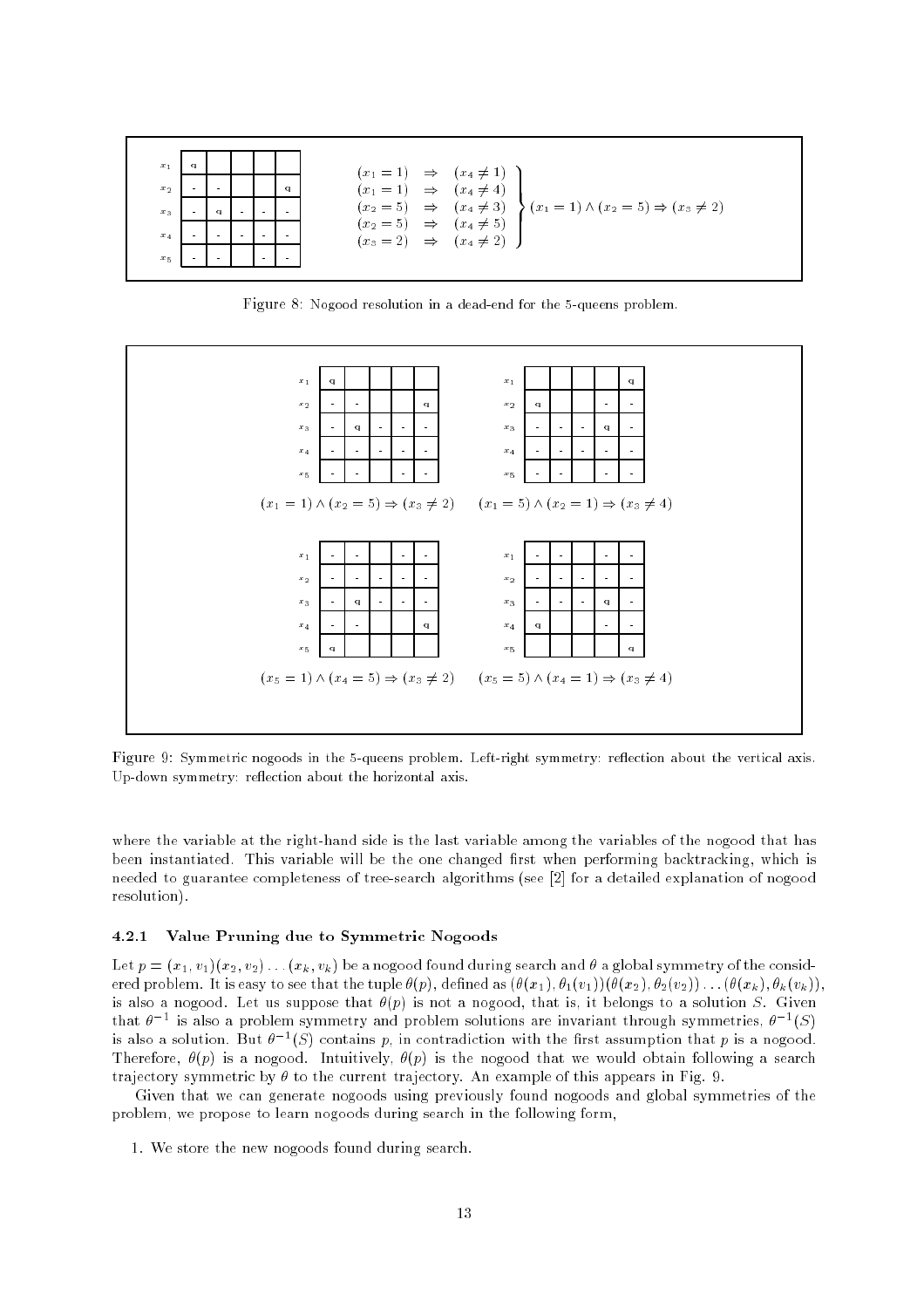2. At each node, we test if the current assignment satisfies some symmetric nogood, obtained by applying a global symmetry to a stored nogood. If it does, the value of the current variable is unfeasible so it can be pruned. Values removed in this way are restored when backtracking jumps above their 
orresponding variables.

Nogood recording in search presents two main issues: storage size and overhead [8]. Regarding the storage space required, it may be of exponential size which could render the strategy inapplicable in pra
ti
e. The usual way to over
ome this drawba
k is to store not all but a subset of the nogoods found, following different strategies: storing nogoods of size lower than some limit, fixing in advance the storage capacity and using some policy for nogood replacement, etc. However, this important drawback has been shown to be surmountable in practice due to the following fact: a new nogood is never symmetric to an already stored nogood. Otherwise, the assignment leading to this new nogood would have been found unfeasible, because of the existence of a symmetric nogood, and it would have been pruned before producing the new nogood. If the number of global symmetries is high enough, this may cause a very significant decrement in the number of stored nogoods.

Regarding the overhead caused by nogood recording, it has two main parts: nogood recording and testing against symmetri
 nogoods. Nogood re
ording is a simple pro
ess performed on a subset of the visited nodes, causing little overhead. However, testing each node against symmetric nogoods could mean 
he
king an exponential number of nogoods per node, whi
h would severely degrade performan
e, eliminating any possible savings caused by value removal. To prevent this situation, we restrict the number of symmetric nogoods against which the current node is tested, following two criteria,

- 1. A subset of all global symmetries are used for symmetri
 nogood generation. The 
omposition of this subset is problem dependent (see Section 5 for further details).
- 2. A subset of stored nogoods is considered for symmetric nogood generation. If  $x_i$  is the current variable and  $\theta$  is a global symmetry, only nogoods containing  $\theta(x_i)$  in its rigth-hand side are onsidered.

Nevertheless, there are some particular cases where we can prune values without checking stored nogoods, as explained in the following subse
tion.

#### 4.2.2 Symmetri
 Nogoods at the Current Bran
h

Let s be a state defined by the assignment of past variables  $\{(x_i, v_i)\}_{i\in P}$ ,  $\theta$  a symmetry local to s, and  $x_k$  the current variable. If after the assignment of  $x_k$  the nogood p is found,

$$
p = \bigwedge_{j \in P', P' \subseteq P} (x_j, v_j) \Rightarrow (x_k \neq v_k)
$$

it is easy to see that  $\theta(p)$  is also a nogood. If p is a nogood, it means that it violates a constraint c. By the definition of symmetry,  $\sigma(p)$  violates the symmetric constraint  $c$  . Therefore,  $\sigma(p)$  is also a nogood. The interesting point is that  $\theta(p)$  also holds at the current state. Effectively,

$$
\theta(p) = \bigwedge_{j \in P', P' \subseteq P} (\theta(x_j), \theta_j(v_j)) \Rightarrow (\theta_k(x_k) \neq \theta_k(v_k)) = \bigwedge_{j \in P'', P'' \subseteq P} (x_j, v_j) \Rightarrow (\theta_k(x_k) \neq \theta_k(v_k))
$$

sin
e all variables in the left-hand side of <sup>p</sup> are past variables, so they are mapped to other past variables and their assignments are not changed by  $\theta$ . Therefore, at this point we can remove  $\theta_k(v_k)$  (the value symmetric to  $v_k$ ) from  $D(\theta(x_k))$ , because it cannot belong to any solution including the current assignment of past variables. If all values of  $x_k$  are tried without success and the algorithm backtracks, all values removed in this way should be restored. If  $x_k$  is involved in several symmetries, this reasoning holds for each of them separately. Thus, this strategy can be applied to any variable symmetric to  $x_k$ .

This strategy of value removal after failure provides further support to the symmetry-breaking heuristic of Section 3.1. The more local symmetries a variable is involved in, the more opportunities it offers for symmetric value removal in other domains if a failure occurs. This extra pruning is more effective if it is done at early levels of the search tree, since each pruned value represents removing a subtree on the level corresponding to the variable symmetric to the current one.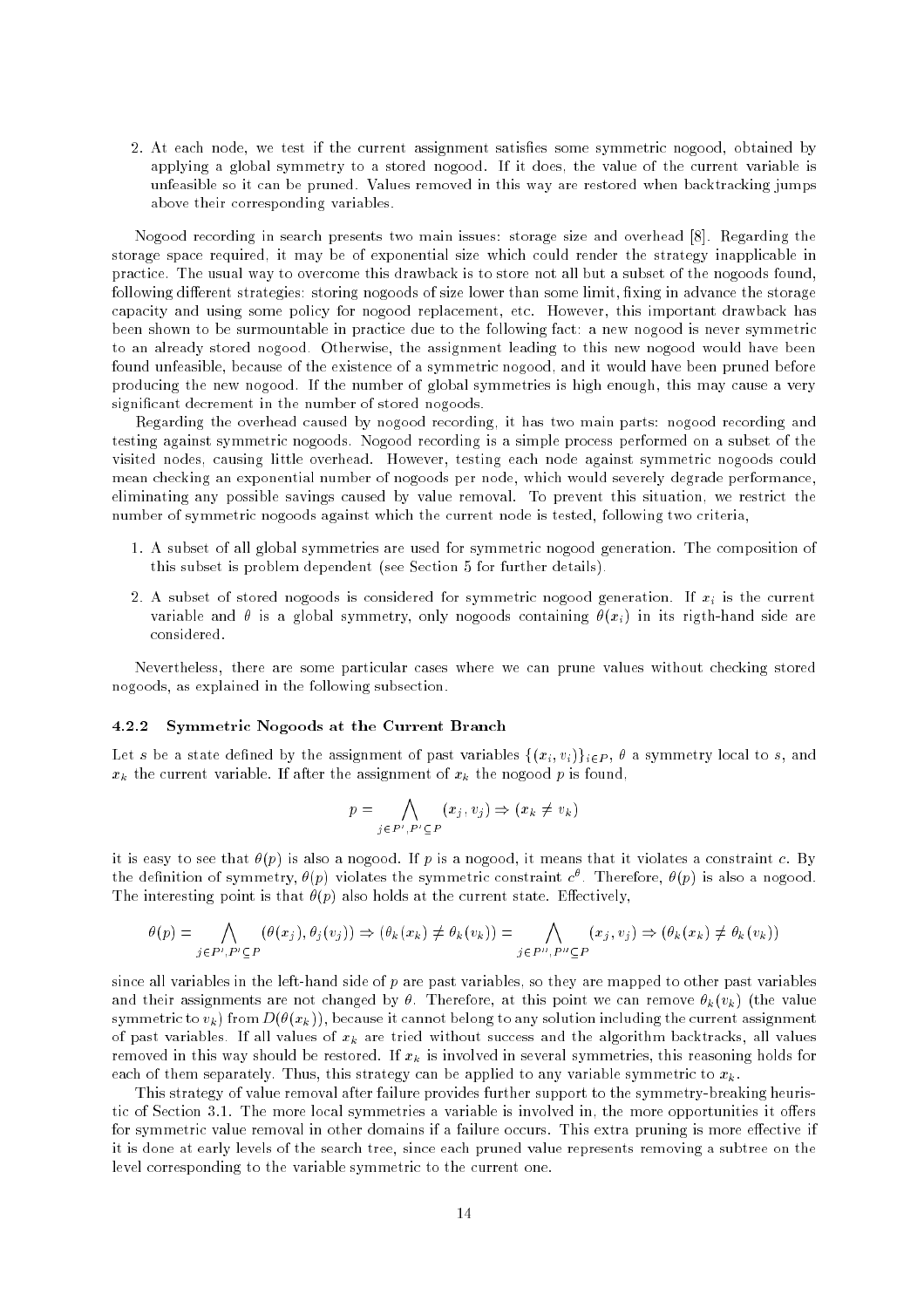

Figure 10: Symmetric nogoods by central rotation of 180 degrees in the subboard including variables  $x_2$  to  $x_5$ and 
olumns 2 to 5.

An example of this pruning capacity appears in Figure 10: further resolution of the nogoods of  $x_3$ in Figure 8 produces the nogood  $(x_1 = 1) \Rightarrow (x_2 \neq 5)$ . The rotation of 180 degrees of the subboard including variables  $x_2$  to  $x_5$  and columns 2 to 5, is a symmetry local to the state after the assignment  $(x_1, 1)$ . Therefore, applying this symmetry to the nogood, a new nogood is obtained,

$$
(x_1 = 1) \Rightarrow (x_5 \neq 2)
$$

which is a justification to prune value 2 from  $D(x_5)$ .

### 4.3 Combination of Pruning Strategies

The three pruning strategies mentioned, namely (i) domain reduction, (ii) value pruning due to symmetric nogoods, and (iii) value pruning due to symmetric nogoods at the current branch, can be combined to obtain the maximum profit in future domain reduction. The domain of the current variable is reduced (assuming that the adequate symmetry exists). If, for some reason (lookahead or symmetri
 nogood existence), its current value is discarded, all values of the same equivalence class are also discarded. If the current variable is symmetric with other future variables, the symmetric images of the discarded values of the current variable can be removed from the domains of the symmetric future variables. This cascade of value removal and symmetry chaining has been shown very effective in the problems tackled (refer to Section 5). In this process, any removed value is labeled with the justification of its removal, computed by applying the 
orresponding symmetry operators to the nogood whi
h started the pruning sequen
e. In the following, these strategies are generically named *symmetric value pruning*, and they are implemented by a single pro
edure 
alled svp.

## 5 Experimental Results

#### $5.1$ The Ramsey Problem

Aside from the pigeonhole and the  $n$ -queens problems, it is hard to find a highly symmetric problem that has been tackled by several researchers following different approaches. The Ramsey problem is one of the rare exceptions. Puget [20] reported results on several instances of this problem obtained by adding ad hoc ordering constraints to its formulation, so as to break symmetries. Gent and Smith [12] followed the alternative approach of pruning symmetric states from the search tree after failure, and compared their results with Puget's. Thus, we think this is a good problem on which to test the efficiency of our symmetry-breaking heuristic and its further enhancements described in the preceding section.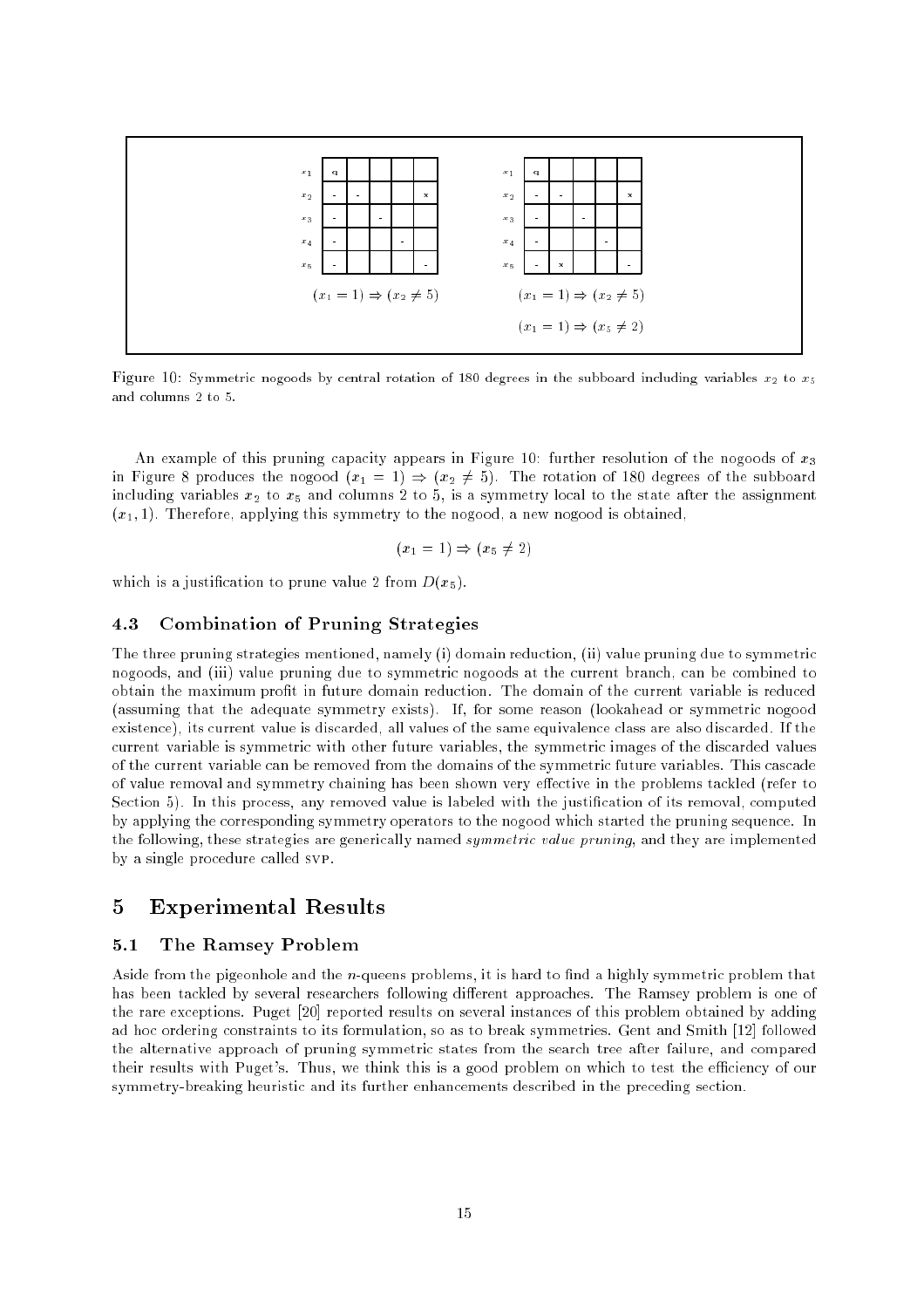#### 5.1.1Problem Formulation

Given a complete graph" with  $n$  nodes, the problem is to colour its edges with  $c$  colours, without getting any monochromatic triangle. In other words, for any three nodes  $n_1, n_2, n_3$ , the three edges  $(n_1, n_2), (n_1, n_3), (n_2, n_3)$  must not have all three the same colour. In the case of 3 colours, it is well known that there are many solutions for  $n = 16$ , but none for  $n = 17$ .

This problem can be formulated as a CSP as follows. The variables  $x_{ij}$ ,  $1 \le i, j \le n, i < j$ , are the edges of the complete graph, the domains are all equal to the set of three colours  $\{c_1, c_2, c_3\}$ , and the onstraints 
an be expressed as follows:

$$
(x_{ij} \neq x_{ik})
$$
 or  $(x_{ij} \neq x_{jk})$ ,  $\forall i, j, k, i < j < k$ .

All colour permutations and all node permutations are *global* symmetries of the problem. To break them in the problem formulation, Puget [20] added three ordering constraints, one based on values and the remaining two based on cardinalities, as detailed in [12]. Later, Gent and Smith [12] replaced the onstraint on values by their pro
edure of value pruning after failure. A 
omparison of their results with ours 
an be found in the next subse
tion.

Our heuristic does not make use of global symmetries, instead it exploits symmetries *local* to each search state. The latter are determined by the automorphisms of the coloured graph developed so far. Since automorphisms derived from composing colour permutations and general node permutations are very expensive to dete
t, and we need a simple test that 
an be applied repeatedly at node expansion, we on
entrate on a parti
ular type of node permutation that leaves un
hanged the 
oloured graph developed so far, as des
ribed below.

When can two nodes i and j be interchanged without altering the colour graph developed so far? The necessary and sufficient condition is that  $x_{ik} = x_{ik}, \forall k$ , which can be easily assessed by checking the equality of rows *i* and *j* of the adjacency matrix for the graph. Note that this condition requires that  $x_{ik}$  and  $x_{ik}$  are both either past variables or future variables and, in the former case, they must have the same 
olour assigned.

Every pair of node inter
hanges (transpositions) of the type mentioned above denes a symmetry. For instance, if we can interchange nodes i and j, and also nodes k and l, then we have the following symmetry local to the current state,

 $\phi\left(x_{\,ij}\right) = x_{ij}\;\text{,}\quad \phi\left(x_{\,kl}\right) = x_{kl}\;\text{,}$ (xik) = xj l ; (xj l) = xik; (xil) = xjk; (xjk) = xil ; (xir ) = xir (xir ) = xir (xir ) = xir ) = xir (xir ) = xir (xir ) = xir (xir ) = xir + xir + xir + 6= { بالمستخدم المستخدم المستخدم المستخدم المستخدم المستخدم المستخدم المستخدم المستخدم المستخدم المستخدم المستخدم المستخدم (xqr ) = xqr ; 8q; r q; r 6= <sup>i</sup> q; r 6= <sup>j</sup> q; r 6= <sup>k</sup> q; r 6= l;  $\phi_{qr} = I, \quad \forall q, r.$ 

We restrict our analysis and experimentation to symmetries resulting from the combination of such node inter
hanges. They are easy to dete
t and onstitute an important subset of all automorphisms of the 
oloured graph developed so far. Of 
ourse, onditions for progressively more 
omplex subgraph interchangeability, such as those sketched in [21], could be developed for the Ramsey problem, but it is not clear that the effort required to detect more complex symmetries would pay off in terms of search efficiency.

Let us calculate the number of local symmetries of the type mentioned. First note that interchangeability of nodes is an equivalence relation leading to a partition of the set of nodes into equivalence classes. Suppose  $e_1, e_2, \ldots e_k$  are the sizes of such classes at the current state. Then, since all permutations inside each class lead to local symmetries, the total number of such symmetries is  $e_1$ !  $e_2$ ! ...  $e_k$ !.

If we assign a variable  $x_{ij}$ , with i and j belonging to the same equivalence class, say p, then the number of remaining symmetries after the assignment will be:  $e_1! e_2! \ldots 2(e_p-2)! \ldots e_k!$ , because i and j will now belong to a new class. If, on the contrary, i belongs to class p, and j belongs to class  $q, p \neq q$ , then the number of remaining symmetries after assigning  $x_{ij}$  will be:  $e_1! e_2! \ldots (e_p-1)! \ldots (e_q-1)! \ldots e_k!$ Thus, the ratio of remaining symmetries over the total will be  $2/(e_p(e_p - 1))$  in the former case, and  $1/(e_p e_q)$  in the latter one.

<sup>&</sup>lt;sup>3</sup>A graph in which each node is connected to every other node.

For each pair of nodes  $(i, j)$ ,  $i \neq j$ , there is only one variable, either  $x_{ij}$  or  $x_{ji}$ , depending on whether  $i < j$  or  $j < i$ . To ease the notation, in what follows, we will not distinguish between the two cases, and thus both  $x_{ij}$  and  $x_{ji}$  will refer to the same, unique variable.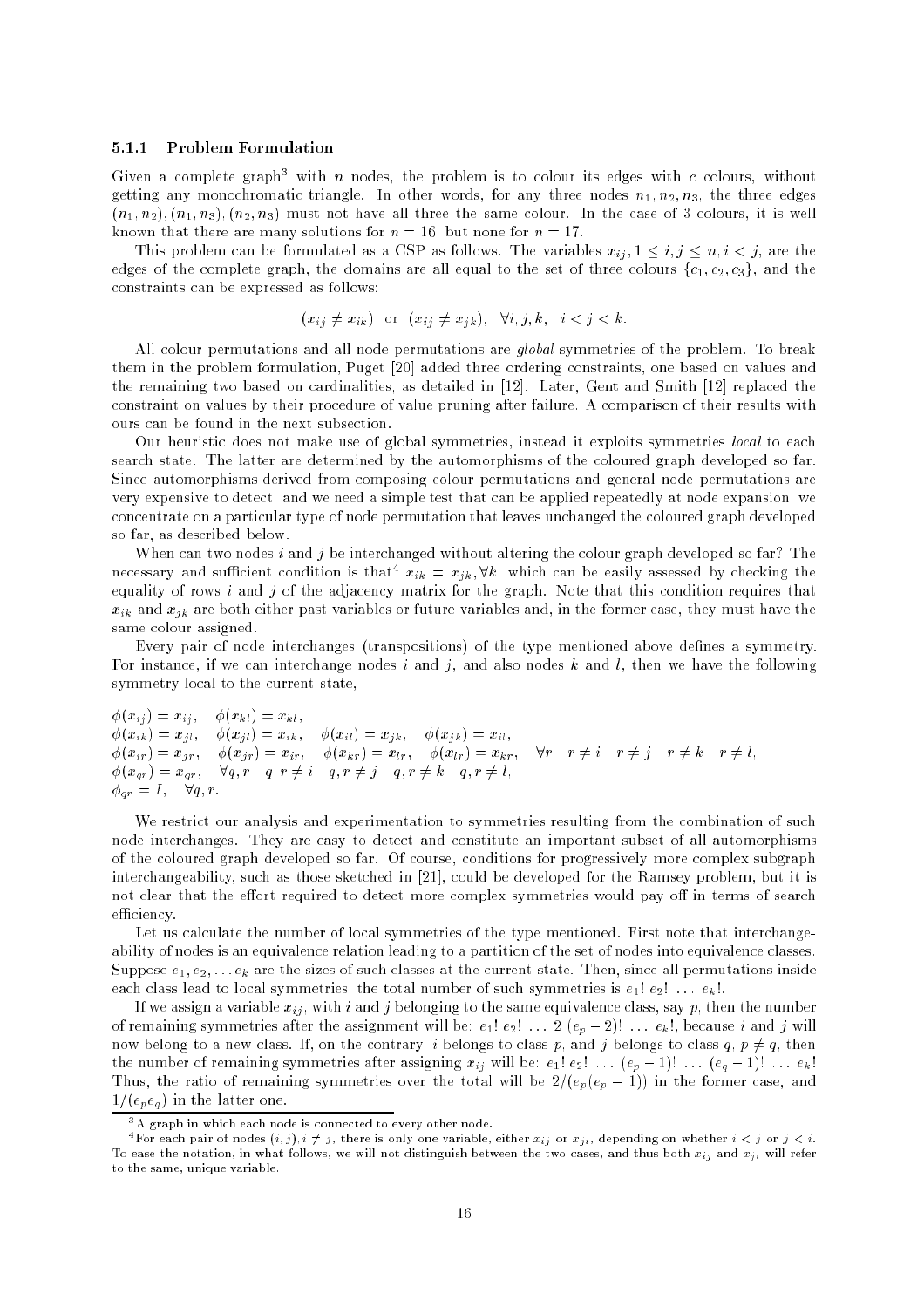To maximize symmetry-breaking, we have to determine

$$
\min_{1 \le p,q \le k,p \ne q} \left\{ \frac{2}{e_p(e_p-1)}, \frac{1}{e_pe_q} \right\}
$$

Now, note that the equivalence relation over nodes induces an equivalence relation over edges, which are the variables of our problem. Two variables  $x_{ik}$  and  $x_{jl}$  are symmetric if and only if either  $(i \equiv j$ and  $k \equiv l$  or  $(i \equiv l \text{ and } k \equiv j)$ , where  $\equiv$  denotes node interchangeability. The size  $c_{ij}$  of the equivalence class to which  $x_{ij}$  belongs is,

$$
c_{ij} = \begin{cases} e_p (e_p - 1)/2, & \text{if } i \text{ and } j \text{ belong to the same node class } p \\ e_p e_q, & \text{if } i \text{ belongs to class } p, \text{ and } j \text{ belongs to class } q. \end{cases}
$$

Therefore, to maximize symmetry-breaking we have to select a variable  $x_{ij}$  from the largest equivalence class, in perfect agreement with the case in which we had strongly permutable variables.

#### 5.1.2 Results and Dis
ussion

We aimed at solving the Ramsey problem with 3 colours using the same algorithm and heuristics for solvable and unsolvable cases. As reference algorithm, we take forward checking with conflict-directed backjumping (FC-CBJ) [19], adapted to deal with ternary constraints.

Regarding variable selection heuristics, we tried the following ones (criteria ordering indicates priority),

- $\bullet\,$  DG: minimum domain, maximum degree $^{\circ}$  , preaking ties randomly.
- dgs: minimum domain, maximum degree, largest equivalen
e 
lass, breaking ties randomly.
- $VM'$ : we tried the variety-maximization heuristic  $(VM)$ , which combines minimum-domain and symmetry-breaking. Sin
e vm does not in
lude the degree, whi
h has proved to be quite important for variable sele
tion in this problem, we 
ombined them both in the following way:
	- te variable selection and the selection of the selection of the selection of the selection of the selection of symmetry-breaking), use the DG heuristic;
	- { if the variable sele
	ted by vm has a three-valued domain (i.e., symmetry-breaking dominates minimum-domain), use the following heuristic: maximum degree, largest equivalence class, breaking ties randomly.

Notice that local symmetries induced by node interchanges do not generate equivalence classes of strongly permutable variables, so the justification for the VM heuristic does not strictly hold in this ase. Nevertheless, we take vm as an approximation for the 
ombination of minimum-domain and symmetry-breaking heuristi
s.

The value selection heuristic is as follows: for variable  $x_{ij}$ , select the colour with less occurrences in all triangles including  $x_{ij}$  with only one coloured edge, breaking ties randomly.

The FC-CBJ algorithm was unable to find that no solution exists for  $n = 17$  within 1 CPU hour, for any of the considered heuristics. Then, we added the symmetric value pruning procedure svP1, obtaining the FC-CBJ-SVP algorithm, which has been able to solve the Ramsey problem for n from 14 to 17 with the proposed heuristics. Given that several decisions are taken randomly, we repeated the execution for each dimension 100 times, each with a different random seed. Execution of a single instance was aborted if the algorithm visited more than 100,000 nodes.

Experimental results appear in Table 3, where for each  $n$  and heuristic, we give the number of solved instan
es within the node limit, and for those instan
es, the average number of visited nodes, the average number of fails and the average CPU time.

Tin this problem, we take as degree of variable  $x_{ij}$  (edge from hode  $i$  to hode  $j$ ) the number of triangles including  $x_{ij}$ with only one edge coloured.

 $\cdot$  n  $x_{ij}$  is the current variable, the subset of symmetries used for symmetric hogood generation is formed by the symmetries exchanging one node (node i or node j) while the other (node j or node i) is kept fixed.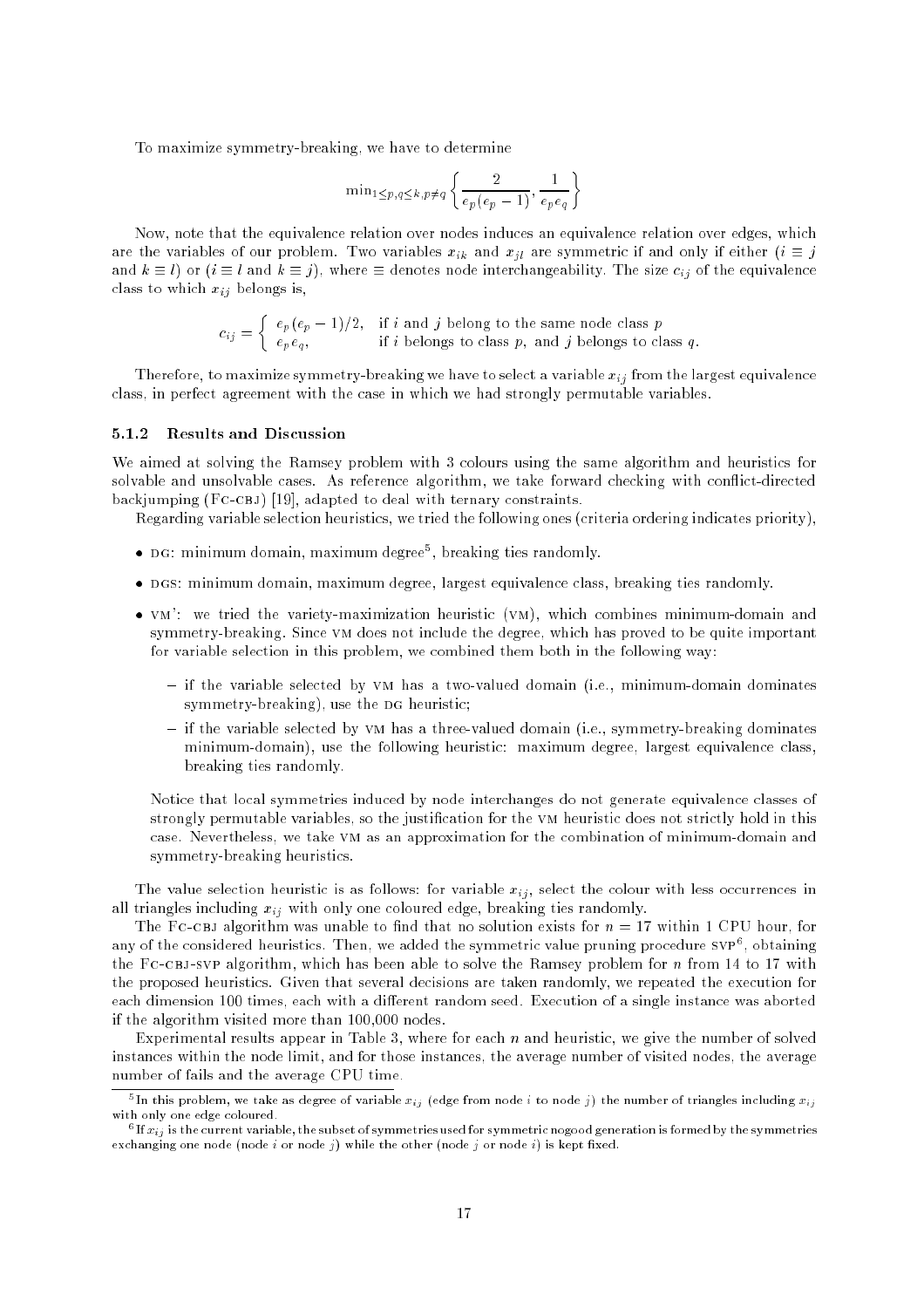|    | FC-CBJ-SVP |       |       |          |     |       |       |           |     |       |       |      |
|----|------------|-------|-------|----------|-----|-------|-------|-----------|-----|-------|-------|------|
|    | DG         |       |       |          | DGS |       |       |           | VМ  |       |       |      |
| n  | Sol        | Nodes | Fails | Time     | Sol | Nodes | Fails | Time      | Sol | Nodes | Fails | Time |
| 14 | 99         | 4494  | 009   | 3.03     | 100 | 2167  | 384   | 0.69      | 100 | 201   | 15    | 0.20 |
| 15 | 59         | 20673 | 6627  | 19.46    | 100 | 20706 | 6168  | 19.50     | 100 | 1732  | 237   | 0.57 |
| 16 | 100        | 17172 | 5290  | 13.01    | 100 | 17027 | 5247  | $13.01\,$ | 100 | 906   | 114   | 0.35 |
| 17 | 100        | 7418  | 3232  | $1.41\,$ | 100 | 7485  | 3175  | 1.86      | 100 | 2952  | 1132  | 0.75 |

Table 3: Performan
e results for the Ramsey problem.

|    |       | Gent and Smith | Puget |      |  |  |
|----|-------|----------------|-------|------|--|--|
| n  | Fails | <b>Time</b>    | Fails | Time |  |  |
| 16 | 2030  | 1.61           | 2437  | 1.40 |  |  |
| 17 | 161   | 0.26           | 636   | 0.27 |  |  |

Table 4: Performance results of previous approaches on the Ramsey problem (from [12]).

We compare the three variable selection heuristics DG, DGS and VM', within the FC-CBJ-SVP algorithm. Of the 400 runs, Fc-cBJ-svp with DG solved 358 instances within the node limit, while it was able to solve all instances with DGS or VM'. Considering instances solved within the node limit, there is little difference between DG and DGS, except for  $n = 14$  where DGS improves significantly over DG. A main improvement in performance occurs when passing from DGS to VM'. For solvable cases, we observe a de
rement of one order of magnitude in visited nodes and number of fails, and of almost two orders of magnitude in CPU time. For  $n = 17$ , the improvement is not so strong but it is still important.

These results show clearly the importance of exploiting symmetries in the solving process. The svp procedure allowed us to achieve an efficient solution for  $n = 17$ . The symmetry-breaking heuristic permitted to solve all instan
es within the node limit, preventing the sear
h pro
ess from getting lost in large subspaces without solution. VM' uses the same information as DGS but in a more suitable way, leading to a very substantial improvement for solvable dimensions. Thus, results substantiate the dominance of VM' over DGS, providing experimental support to the theoretically-developed varietymaximization heuristic.

We compare these results with those of Puget [20] and Gent and Smith [12], which are given in Table 4. For  $n = 16$ , the number of fails for the DGS is higher than Puget's, and Gent and Smith's numbers, while the number of fails for the VM' heuristic is one order of magnitude lower than Puget's, and Gent and Smith's numbers. For dimension 17, results from DGS and VM' are worse than previous approa
hes. This is not surprising, be
ause our variable sele
tion heuristi
s have been devised for solvable problems. CPU time cannot be compared because these results come from different machines. From this comparison, we can affirm that our approach, based on a new variable ordering and a pruning procedure, remains competitive with more sophisticated approaches based on a careful problem formulation [20] plus the inclusion of new constraints during search [12], and it is even able to outperform them for solvable dimensions

### 5.2 BIBD Generation

Block designs are combinatorial objects satisfying a set of integer constraints [14, 5]. Introduced in the thirties by statisticians working on experiment planning, nowadays they are used in many other fields, such as coding theory, network reliability, and cryptography. The most widely used designs are the Balan
ed In
omplete Blo
k Designs (BIBDs). Although up to our knowledge, BIBD generation has not been tackled from the CSP viewpoint, it appears to be a wonderful instance of highly symmetric CSP, thus offering the possibility to assess the benefits of different search strategies on such problems.

#### $521$ **Problem Formulation**

Formally, a  $(v, b, r, k, \lambda)$ -BIBD is a family of b sets (called blocks) of size k, whose elements are from a set of cardinality  $v, k < v$ , such that every element belongs exactly to r blocks and every pair of elements occurs exactly in  $\lambda$  blocks.  $v, b, r, k$ , and  $\lambda$  are called the parameters of the design. Computationally,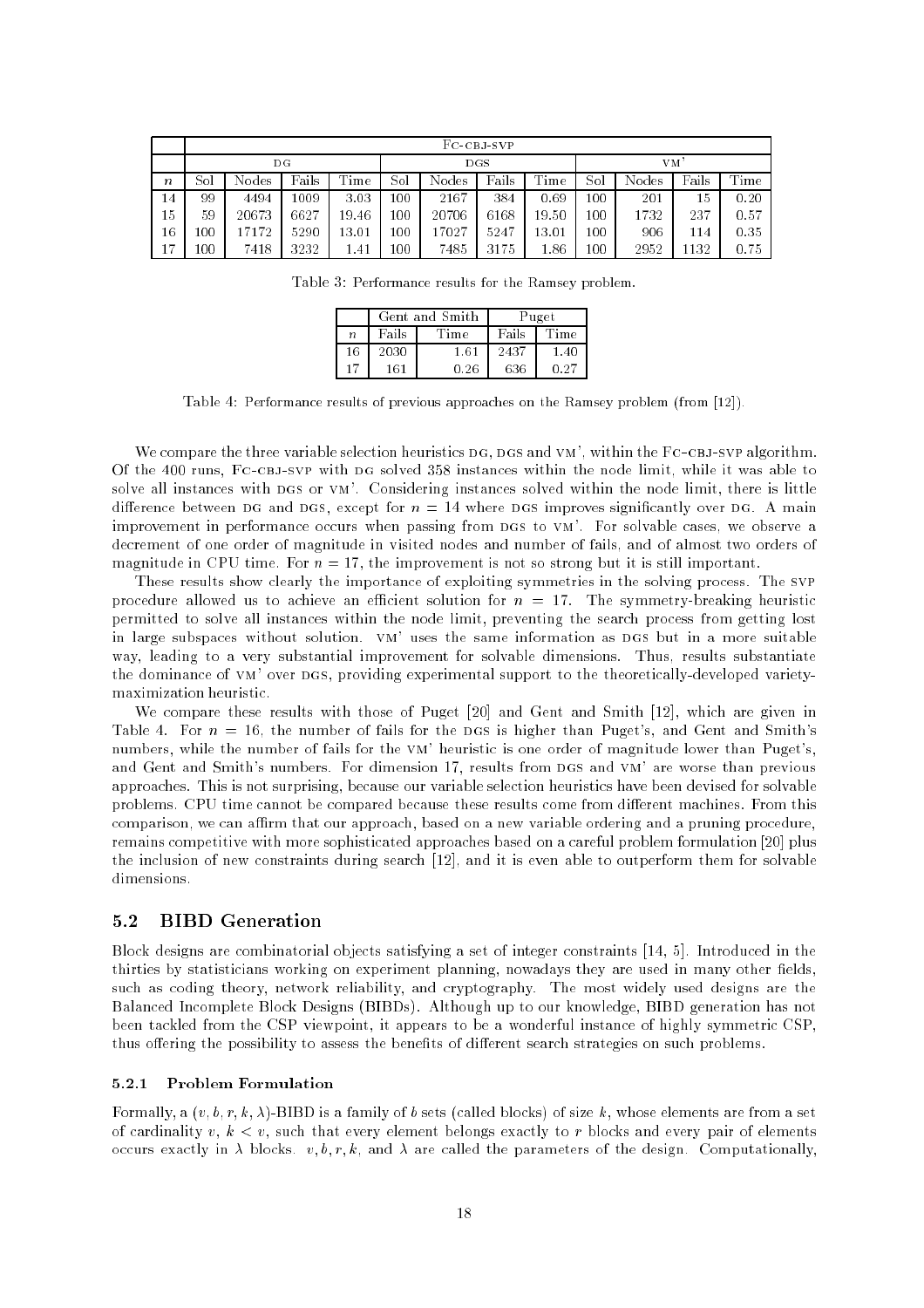| 0110010 |  |
|---------|--|
| 1010100 |  |
| 0011001 |  |
| 1100001 |  |
| 0000111 |  |
| 1001010 |  |
| 0101100 |  |
|         |  |

Figure 11: An instan
e of (7,7,3,3,1)-BIBD.

designs 
an be represented by a <sup>v</sup> - <sup>b</sup> binary matrix, with exa
tly <sup>r</sup> ones per row, <sup>k</sup> ones per 
olumn, and the scalar product of every pair of rows is equal to  $\lambda$ . An example of BIBD appears in Fig. 11.

There are three necessary conditions for the existence of a BIBD:

- 1.  $rv = bk$ .
- 2.  $\lambda(v 1) = r(k 1)$ , and
- 3.  $b > v$ .

However, these are not sufficient conditions. The situation is summarized in [16], that lists all parameter sets obeying these conditions, with  $r \leq 41$  and  $3 \leq k \leq v/2$  (cases with  $k \leq 2$  are trivial, while cases with  $k > v/2$  are represented by their corresponding complementaries, which are also block designs). For some parameter sets satisfying the above conditions, it has been established that the corresponding design does not exist; for others, the currently known bound on the number of non-isomorphic solutions is provided; and finally, some listed cases remain unsettled. The smallest such case is that with parameters  $(22,33,12,8,4)$ , to whose solution many efforts have been devoted [25, Chapter 11].

Some (infinite) families of block designs (designs whose parameters satisfy particular properties) can be constructed analytically, by direct or recursive methods [14, Chapter 15], and the state of the art in computational methods for design generation is described in [5, 25]. The aforementioned unsettled case, with  $vb = 726$  binary entries, shows that exhaustive search is still intractable for designs of this size. In the general case, the algorithmic generation of block designs is an NP problem [6].

Computational methods for BIBD generation, either based on systematic or randomized search procedures, suffer from combinatorial explosion which is partially due to the large number of isomorphic configurations present in the search space. The use of group actions goes precisely in the direction of reducing this isomorphism [25, Chapter 3]. Thus, BIBD generation can be viewed as a large family of highly symmetric CSPs and, as such, constitutes a good testbed on which to test strategies to exploit symmetries within constraint satisfaction search.

The problem of generating a  $(v, b, r, k, \lambda)$ -BIBD admits several CSP formulations. The most direct one would be representing ea
h matrix entry by a binary variable. Then, there would be three types of constraints: (i) v b-ary constraints ensuring that the number of ones per row is exactly r, (ii) b v-ary constraints ensuring that the number of ones per column is exactly k, and (iii)  $v(v-1)/2$  2b-ary constraints ensuring that the scalar product of each pair of rows is exactly  $\lambda$ . All are high-arity constraints, but especially the last type is very costly to deal with, because of its highest arity and its large number of instan
es.

We have opted for an alternative formulation that avoids constraints of type (iii), as follows. Two rows i and j of the BIBD should have exactly  $\lambda$  ones in the same columns. We represent this by  $\lambda$ variables  $x_{ijp}$ ,  $1 \leq p \leq \lambda$ , where  $x_{ijp}$  contains the column of the pth one common to rows i and j. There are  $v(v-1)/2$  row pairs, so there are  $\lambda v(v-1)/2$  variables, all sharing the domain  $\{1, \ldots, b\}$ . From these variables, the BIBD <sup>v</sup> - <sup>b</sup> binary matrix <sup>T</sup> is 
omputed as follows:

$$
T[i, c] = \begin{cases} 1, & \text{if } \exists j, p \text{ s.t. } x_{ijp} = c \text{ or } x_{jip} = c, \\ 0, & \text{otherwise.} \end{cases}
$$

Constraints are expressed in the following terms,

$$
x_{ijp} \neq x_{ijp'}
$$
;  $\sum_{c=1}^{b} T[i, c] = r$ ;  $\sum_{i=1}^{v} T[i, c] = k$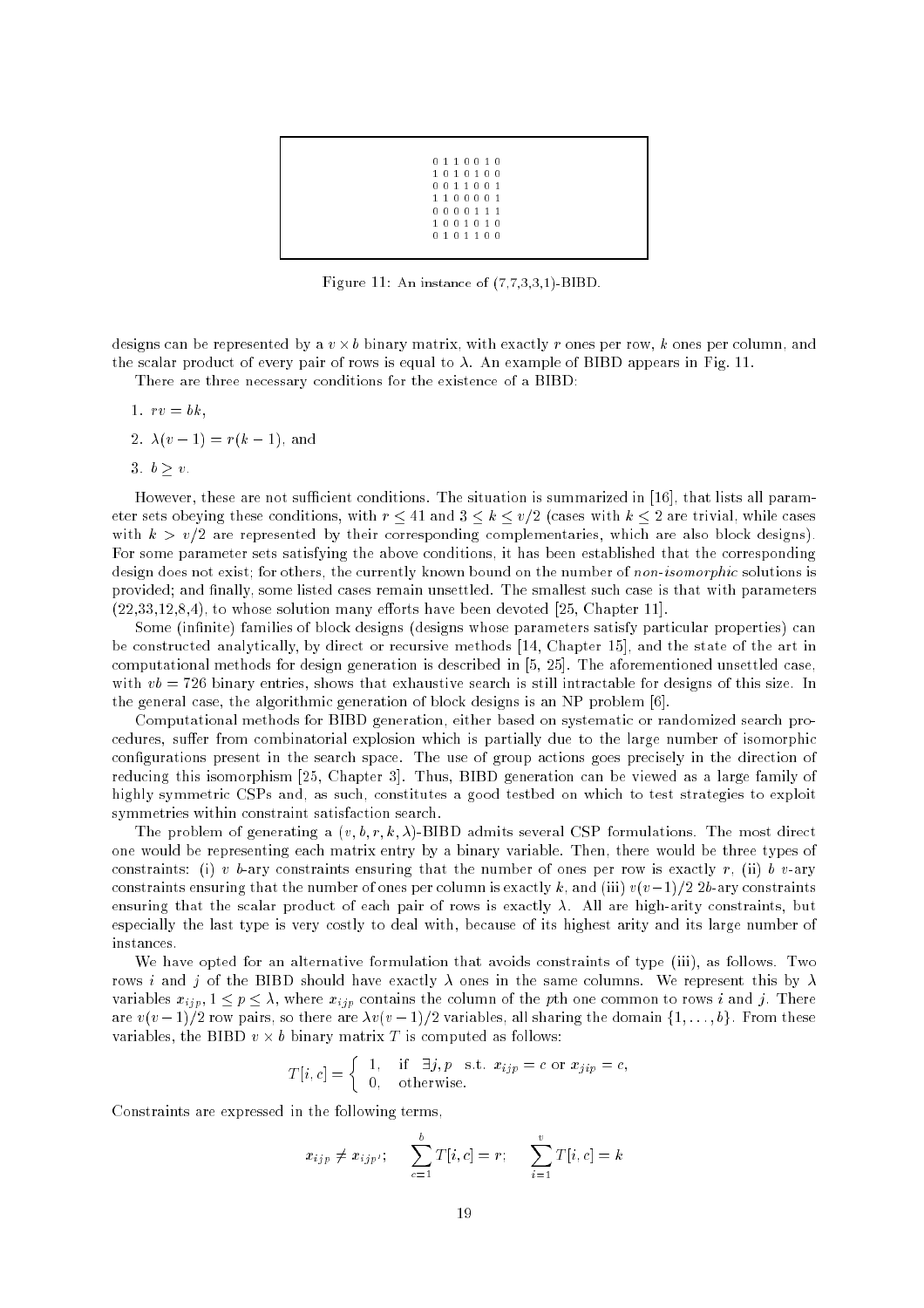where  $1 \leq p, p' \leq \lambda, 1 \leq i, j \leq v, 1 \leq c \leq b$ . Note that the last two types of constraints are exactly the same as the former two in the previous formulation, while we have repla
ed the ostly type (iii) constraints by binary inequality constraints. This reduces considerably the pruning effort.

Turning to symmetries, all row and olumn permutations are global symmetries of the problem, which are retained in both formulations above. Note, however, that each of these symmetries involves inter
hanging many variables at on
e, i.e., they do not yield strongly permutable variables in neither of the two formulations. Moreover, as variables are assigned, many of these global symmetries disappear, because they involve changing past variables. Since we are interested in local symmetries that can be easily detected, we consider the following ones relating future variables,

- 1. Variable mapping exchanges  $x_{ijp}$  and  $x_{ijp'}$ , domain mappings are the identity; this symmetry occurs among variables of the same row pair.
- 2. Variable mapping is the identity, one domain mapping exchanges values  $c_1$  and  $c_2$ ; this symmetry occurs when  $T[l, c_1] = T[l, c_2]$  for  $l = 1, \ldots, v$ .
- $\sigma$ . Tangon mapping exercing  $\sigma$   $\pi_{10}$  and  $\pi_{1-1}$ ; domain mappings are the identity; this symmetry occurs when  $I[i, c] \equiv I[i, c]$  and  $I[i, c] \equiv I[i, c]$  for  $c \equiv 1, \ldots, \ell$ .
- 4. Variable mapping exchanges  $x_{ij_1p}$  and  $x_{ij_2p'}$ , the domain mappings corresponding to these variables exchange values  $c_1$  and  $c_2$ ; this symmetry occurs when,

<sup>T</sup> [j1; 
1℄ = <sup>T</sup> [j2; 
2℄ = 1; <sup>T</sup> [j1; 
2℄ = <sup>T</sup> [j2; 
1℄ = 0; <sup>T</sup> [j1; 
℄ = <sup>T</sup> [j2; 
℄; = 1; : : : ; b; 6= 1; 6= 2; <u>- דוד היוני היוני היוני היוני היוני ו</u>

5. Variable mapping exchanges  $x_{ij_1p}$  and  $x_{ij_2p'}$ , the domain mappings corresponding to these variables exchange values  $c_1$  and  $c_2$ , and  $c_3$  and  $c_4$ ; this symmetry occurs when,

 $T[j_1, c_1] = T[j_2, c_2] = 1, T[j_1, c_2] = T[j_2, c_1] = 0$ <sup>T</sup> [j1; 
3℄ = <sup>T</sup> [j2; 
4℄ = 1; <sup>T</sup> [j1; 
4℄ = <sup>T</sup> [j2; 
3℄ = 0; <sup>T</sup> [j1; 
℄ = <sup>T</sup> [j2; 
℄; = 1; : : : ; b; 6= 1; 6= 2; 6= 3; 6= 4;  $T[j, c_1] = T[j, c_2], j = 1, \ldots, v, j \neq j_1, j \neq j_2,$  $T[j, c_3] = T[j, c_4], j = 1, \ldots, v, j \neq j_1, j \neq j_2.$ 

These symmetries have a clear interpretation. Symmetry (1) is inherent to the formulation. Symmetry (2) is the local version of column permutability: assigned values must be equal in columns  $c_1$  and  $c_2$ , for the values  $c_1$  and  $c_2$  of a variable to be interchangeable. Symmetry (3) is the local version of two pairs of  $\,$  simultaneous row permutations: rows  $\,i\,$  and  $\,i\,$  (respectively, rows  $\,j\,$  and  $\,j\,$  ) must have the same assigned values for variables xijp and xi0 j0p0 to be permutable. The next two symmetries are generalizations of the preceding one. Symmetry (4) relates variables sharing row i, and rows  $j_1$  and  $j_2$  that are equal but for two columns  $c_1$  and  $c_2$ . These columns are also equal but for rows  $j_1$  and  $j_2$ . Exchanging rows  $j_1$  and  $j_2$ , and columns  $c_1$  and  $c_2$ , matrix T remains invariant. Symmetry (5) develops the same idea in the case where *i* is not shared, and thus two rows  $i_1$  and  $i_2$  need to be considered. It occurs when exchanging rows  $i_1$  and  $i_2$ , and columns  $c_1$  and  $c_2$ , and  $c_3$  and  $c_4$ , matrix T remains invariant. It is worth noting that these symmetries keep invariant matrix  $T$  because they are local to the current state, that is, they do not 
hange past variables.

Concerning the way symmetries act on variables, symmetry (1) is the only one defining strongly permutable variables. Symmetries (3), (4) and (5) are indu
ed by ex
hanging rows and 
olumns within the BIBD matrix, leading to equivalence relations of the same type as in the Ramsey problem. Taken together, the symmetries of the latter three types form a subgroup, leading to equivalence classes in which the variables are related by one symmetry type only. In other words, if two variables within a class are related by a given symmetry, all other variables in the 
lass are related by symmetries of the same type. Let us consider a variable  $x_{ijp}$  which is strongly permutable with  $c_r - 1$  other variables through symmetry (1), and which belongs to a class of size  $c_s$  when the subgroup formed by symmetries (5), (4) and (5) is considered. Then,  $x_{ijp}$  belongs to a class of size  $c_r c_s$  when the four variable symmetries are considered together. Now, by combining the reasonings in Sections 3.2 and 5.1.1, we can deduce that, after assigning  $x_{ijp}$ , the ratio of remaining symmetries over those before the assignment would be:

$$
\min_{r,s} \frac{1}{c_r c'_s}
$$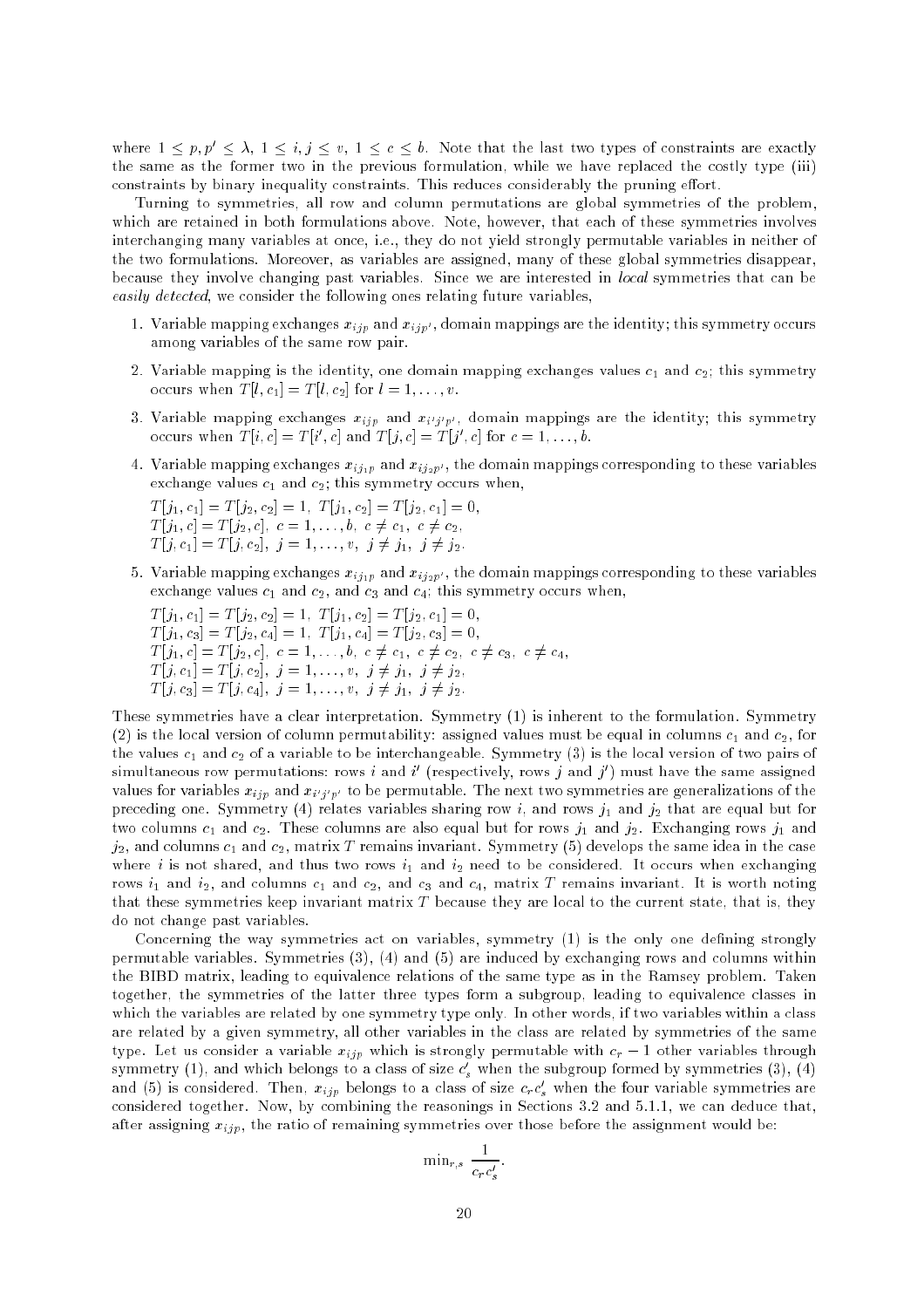Therefore, in the 
ase of BIBDs, in order to maximize symmetry-breaking, we also have to sele
t a variable belonging to the largest equivalence class.

BIBD generation is a non-binary CSP. We use a forward checking algorithm with conflict-directed backjumping (FC-CBJ [19]) adapted to deal with non-binary constraints as reference algorithm.

Regarding variable selection heuristics, we tried the following ones (criteria ordering indicates priority),

- $\bullet$  bg: minimum-domain, maximum-degree , breaking ties randomly.
- sdg: symmetry-breaking, minimum-domain, maximum-degree, breaking ties randomly.
- vm: variety-maximization heuristi
, maximum-degree, breaking ties randomly.

Equivalence classes for variables are computed using symmetries 1, 3, 4 and 5, defined in the preceding subsection. Only symmetry 1 generates strongly permutable variables, so justification for the VM heuristic does not strictly hold in this case. Nevertheless, we take VM as an approximation for the combination of minimum-domain and symmetry-breaking heuristi
s. Equivalen
e 
lasses for values are 
omputed using symmetry 2. Values are selected as follows,

- if if a value with the largest equivalent community
- if > 1, randomly.

We compare the performance of these heuristics generating all BIBDs with  $vb < 1400$  and  $k = 3$ , all having solution. Since the performance of the proposed algorithm depends on random choices, we have repeated the generation of each BIBD 50 times, each with a different random seed. Execution of a single instan
e was aborted if the algorithm visited more than 50,000 nodes.

Empirical results appear in Table 5, where for each heuristic and BIBD, we give the number of solved instan
es within the node limit, the average number of visited nodes of solved instan
es, and the average CPU time in seconds for the 50 instances. Of the 2400 instances executed, FC-CBJ with DG solves 940, with spg solves 2393 and with vm solves 2394. FC-CBJ with DG does not solve any instance for 5 specific BIBDs, while FC-CBJ with both spg and VM provide solution for all BIBDs tested. Regarding CPU time, spg dominates pg in 45 classes, and VM dominates spg in 46 classes, out of the 48 BIBD classes considered. These results show clearly that the inclusion of the symmetry-breaking heuristic is a very significative improvement for BIBD generation, allowing the solution of almost the whole benchmark, while the pg heuristic solved slightly more than one third of it. The vM heuristic means a refinement of spg: it can solve one more instance, and CPU time decreases for most of the classes tested.

Adding the symmetric value pruning procedure to FC-CBJ, we get the FC-CBJ-SVP algorithm, on which we have tested the heuristics spG and VM. Empirical results appear in Table 6. FC-CBJ-SVP with spg can solve 4 more instances than in the previous case, while FC-CBJ-SVP with VM increases in 3 the number of solved instances. In terms of CPU time, the dominance of VM over SDG remains in 42 
ases. From this assessment, we 
on
lude that symmetri
 value pruning does not play an important role in this problem: it produces certain benefits but the main advantadge is provided by the inclusion of symmetries in variable sele
tion, either in the form of symmetry-breaking or in the more elaborated variety-maximization heuristi
.

## 6

In this paper we have analysed how to take symmetry into account to reduce search effort. Two variable sele
tion heuristi
s and a value pruning pro
edure have been devised to exploit symmetries inside a depth-first search scheme. We have shown how our symmetry-breaking heuristic can be combined with

<sup>&</sup>lt;sup>7</sup>The degree of variable  $x_{ijp}$  is the number of future variables  $x_{klp'}$  such that  $i = k$  and  $j = l$ , or  $i \neq k$  and  $j \neq l$ .

<sup>&</sup>lt;sup>8</sup>Given that FC-CBJ with sng or VM solved most of the problem instances, we included a SVP procedure allowing a single form of symmetric value pruning: the one due to symmetric nogoods at the current branch. Therefore, nogoods are not explicitly recorded in this case.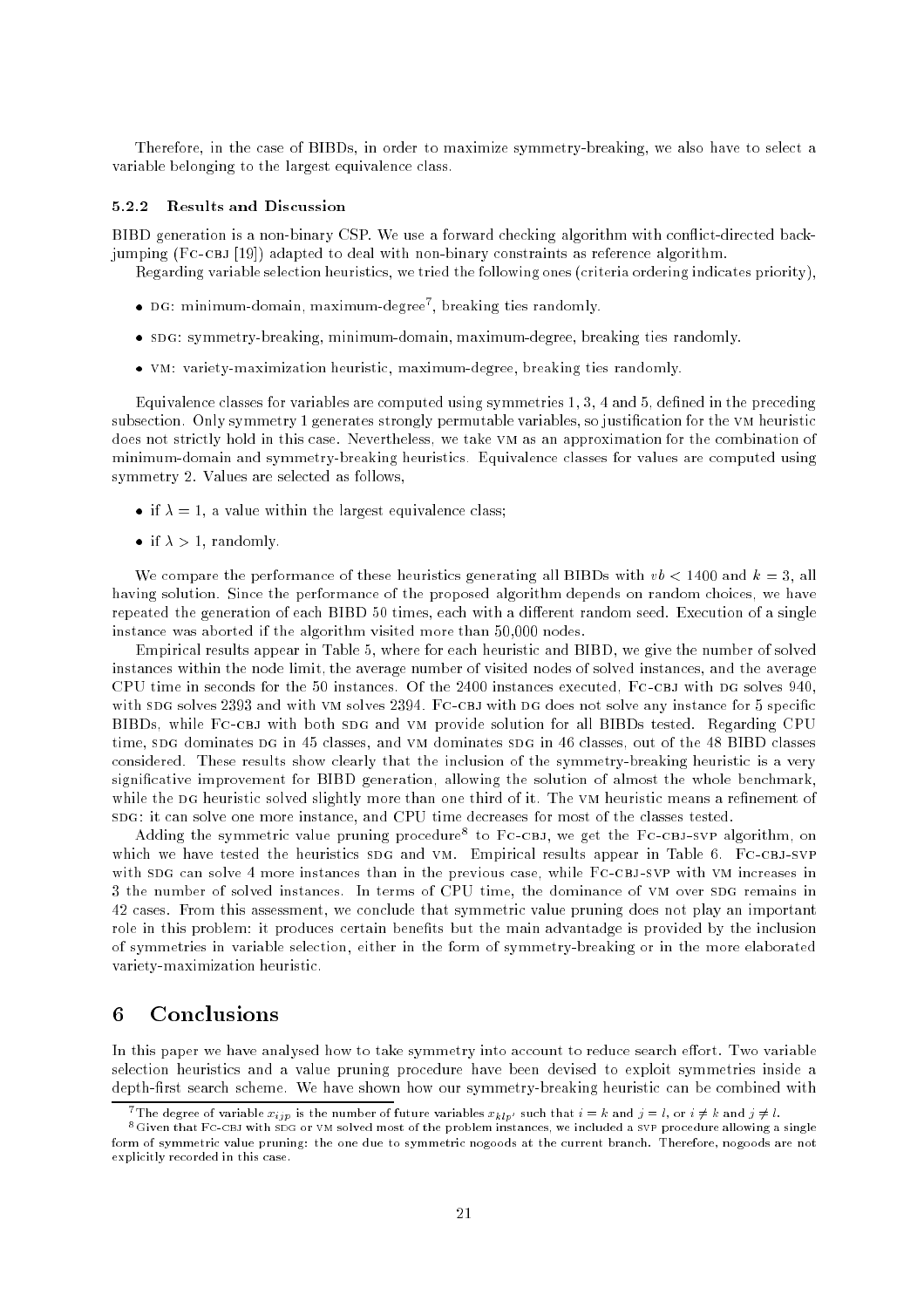the minimum-domain one to yield a new variable sele
tion heuristi
 that outperforms them both. This is called variety-maximization heuristic because it selects for assignment the variable leading to a search subspace with the greatest number of distinct final states. Moreover, our value pruning procedure based on nogood recording has proven effective in both solvable and unsolvable problem instances.

These strategies have been tested on two highly symmetric combinatorial problems, namely the Ramsey problem and the generation of BIBDs. For the former, we have ompared our results with those obtained in previous works. In the case of solvable instances, i.e., for  $n \leq 16$ , our general-purpose strategies have been able to outperform the alternative approach of reformulating the original problem by adding new constraints to break problem symmetries. For  $n = 17$ , our strategies can still compete, although it must be noted that the variable selection heuristics are oriented towards finding solutions nor to prove their inexisten
e.

BIBD generation is an NP problem that has triggered a considerable amount of research on analytic and computational procedures. Its wide variability in size and difficulty makes it a very appropriate benchmark for algorithms aimed at exploiting symmetries in CSPs. We believe that systematic search procedures are more likely to shed light on the solution of difficult instances of the problem, although randomized algorithms may be quicker at finding solutions in easier cases. The present work has not been aimed at solving a particular such instance, but instead at proposing and evaluating tools to deal with symmetries. In this respect, the proposed strategies have been shown to be effective in reducing search effort.

It is worth mentioning that there is always a trade-off between the effort spent in looking for and exploiting symmetries, and the savings attained. Thus, instead of 
onsidering all possible symmetries, it is advisable to establish a hierarchy of them and try to detect the simplest first, as we have done.

Concerning future work, we would like to study whether other variable selection heuristics (such as degree-maximization) 
an also be integrated with symmetry-breaking and minimum-domain, under a single decision criterion. Along the same line, we would like to extend the variety-maximization heuristic to other variable relations, beyond strong permutability. Moreover, we will try to identify criteria for value selection which complement our heuristics for variable selection. Finally, it would be interesting to assess up to what extent our approach depends on the type and number of symmetries occurring in a particular problem.

## **Acknowledgements**

This work has been partially supported by the Spanish S
ien
e and Te
hnology Commission (CICYT) under contract TAP99-1086-C03 (project "Constraint-based computation in robotics and resource allocation"). We thank Thierry Petit, who provided us reference [13]. We also thank Javier Larrosa, Lluis Ros and three anonymous reviewers for their useful criticisms.

## Referen
es

- [1] R. Backofen, and S. Will. Excluding symmetries in constraint based search. In Proc. of CP'99, pp. 73-87, 1999.
- [2] A. Baker. The hazards of fancy backtracking. In Proc. of  $A A A I' 94$ , pp. 288-293, 1994.
- [3] D. Brelaz. New methods to color the vertices of a graph. Journal of ACM,  $22(4)$ ,  $251-256$ , 1979.
- [4] C.A. Brown, L. Finkelstein, and P.W. Purdom. Backtrack searching in the presence of symmetry. In Proc. 6th Int. Conf. on Applied Algebra, Algebraic Algorithms and Error Correcting Codes, pp. 99– 110, 1988.
- [5] C.H. Colbourn and J.H. Dinitz (Eds.). The CRC Handbook of Combinatorial Designs, CRC Press, 1996.
- [6] D.G. Corneil and R.A. Mathon. Algorithmic techniques for the generation and analysis of strongly regular graphs and other combinatorial configurations. Ann. of Discrete Math.,  $2, 1-32, 1978$ .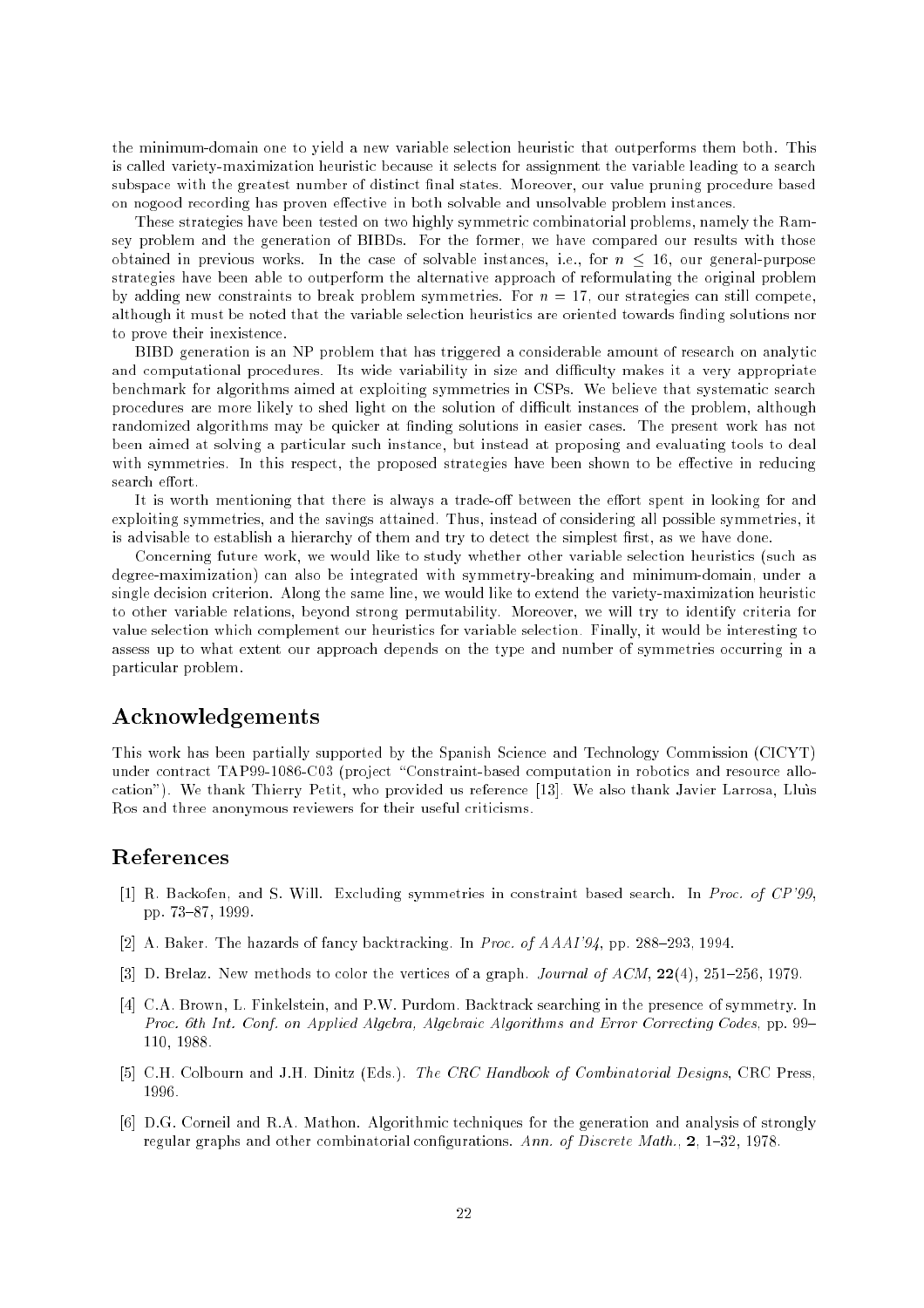- [7] J. Crawford, M. Ginsberg, E. Luks, and A. Roy. Symmetry-breaking predicates for search problems. In Pro
. of KR-96, USA, 1996.
- [8] R. Dechter. Enhancement schemes for constraint processing: backjumping, learning and cutset decomposition. Artificial Intelligence, 41, 273-312, 1990.
- [9] W. Feller. An Introduction to Probability Theory and its Applications, Volume I, 3rd edition. New York: Wiley, 1968.
- [10] E.G. Freuder. Eliminating interchangeable values in constraint satisfaction problems. In Proc. of  $AAAI'91$ , pp. 227-233, 1991.
- [11] I.P. Gent, E. MacIntyre, P. Prosser, B. Smith, and T. Walsh. An empirical study of dynamic variable ordering heuristics for the constraint satisfaction problem. In Proc. of CP'96, LNCS 1118, pp. 179-193, 1996.
- [12] I.P. Gent and B. Smith. Symmetry breaking in constraint programming. In Proc. of ECAI-2000, pp. 599-603, 2000.
- [13] ILOG. *Ilog Solver User's Manual 3.1*, 1996.
- [14] M. Hall. Combinatorial Theory, Ed. John Wiley & Sons, Second Edition, 1986.
- [15] R.M. Haralick and G.L. Elliott. Increasing tree search efficiency for constraint satisfaction problems. Artificial Intelligence, 14, 263-313, 1980.
- [16] R. Mathon and A. Rosa. Tables of parameters of BIBD with  $r < 41$  including existence, enumeration and resolvability results: an update. Ars Combinatoria, 30, 1990.
- [17] P. Meseguer and C. Torras. Solving strategies for highly-symmetric CSPs. In Proc. of IJCAI'99, pp. 400-405, 1999.
- [18] B. Nadel. Representation selection for constraint satisfaction: a case study using *n*-queens. IEEE  $Expert, 16-23, June 1990.$
- [19] P. Prosser. Hybrid algorithmics for the constraint satisfaction problem. Computational Intelligence,  $9(3)$ , 268-299, 1993.
- [20] J.F. Puget. On the satisfiability of symmetrical constrained satisfaction problems. In Proc. of ISMIS'93, pp. 350-361, Norway, 1993.
- [21] P. Roy and F. Pachet. Using symmetry of global constraints to speed up the resolution of constraint satisfaction problems. In Proc. of ECAI'88 Workshop on Non-binary Constraints, pp. 27-33, Brighton, UK, 1998.
- [22] S.J. Russell and P. Norvig. Artificial Intelligence: A Modern Approach, Prentice Hall, 1995.
- [23] A. San Miguel. Symmetries and the cardinality operator. In *Proc. of ECAI'92*, pp. 18-22, 1992.
- [24] B.M. Smith and S.A. Grant. Trying harder to fail first. In *Proc. of ECAI'98*, pp. 249–253, 1998.
- [25] W.D. Wallis. Computational and Constructive Design Theory, Kluwer Academic Publishers, Dordre
ht, The Netherlands, 1996.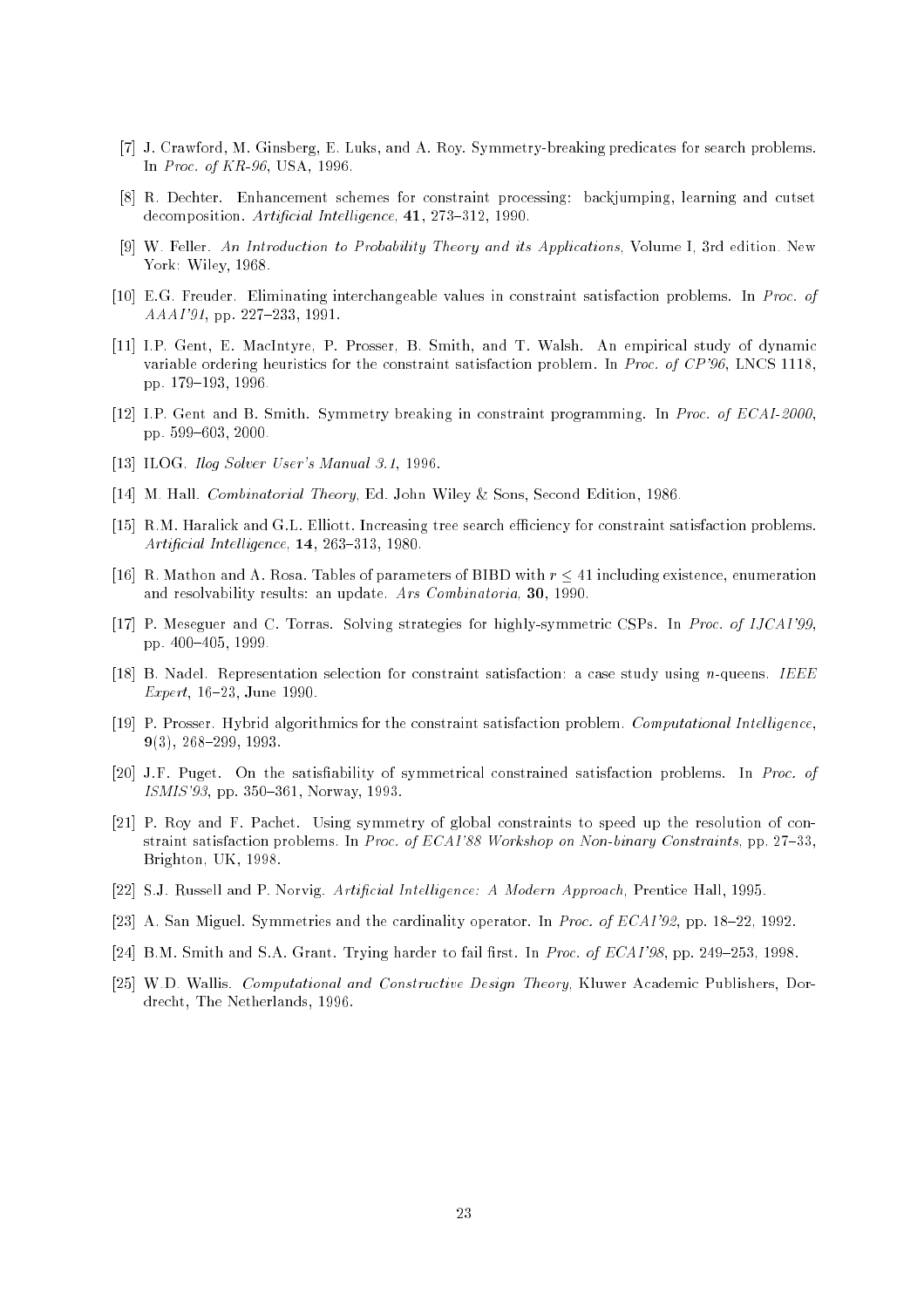|                         | $Fc$ - $CBJ$     |                    |                     |          |                |            |        |                     |                            |
|-------------------------|------------------|--------------------|---------------------|----------|----------------|------------|--------|---------------------|----------------------------|
| <b>BIBD</b>             |                  | DG                 |                     |          | SDG            |            |        | VM                  |                            |
| $(v, b, r, k, \lambda)$ | Sol              | Nodes              | Time                | Sol      | Nodes          | Time       | Sol    | Nodes               | Time                       |
| 7,7,3,3,1               | 50               | 21                 | $1.\overline{4e-3}$ | 50       | 22             | $1.4e-3$   | 50     | 21                  | 2.6e-3                     |
| 6, 10, 5, 3, 2          | $50\,$           | 60                 | $3.6\mathrm{e}{-3}$ | 50       | 31             | 6.6e 3     | $50\,$ | 30                  | $4.6\mathrm{e}{-3}$        |
| 7,14,6,3,2              | 50               | 2152               | $1.3e-1$            | $50\,$   | 60             | 1.9e-2     | $50\,$ | 43                  | $1.1e-2$                   |
| 9, 12, 4, 3, 1          | 50               | 40                 | $1.8e-3$            | $50\,$   | 80             | $2.0e-2$   | $50\,$ | $48\,$              | $1.0e-2$                   |
| 6,20,10,3,4             | $18\,$           | 435                | $3.7e + 0$          | $50\,$   | 77             | 5.7e-2     | $50\,$ | 61                  | $3.3e-2$                   |
| 7,21,9,3,3              | 16               | $2\,877$           | $4.3e + 0$          | 50       | 65             | 6.7e-2     | $50\,$ | $75\,$              | $4.5\,e\hbox{-} 2$         |
| 6,30,15,3,6             | $\,$ 6           | 196                | $9.9e + 0$          | $50\,$   | $117\,$        | $2.4e-1$   | $50\,$ | 95                  | $1.4e-1$                   |
| 7,28,12,3,4             | 11               | $195\,$            | $7.6e + 0$          | $50\,$   | 146            | $2.2e-1$   | $50\,$ | 86                  | $1.2\mathrm{e}{\text{-}1}$ |
| 9,24,8,3,2              | $\bf 44$         | 763                | $1.2e + 0$          | 50       | 75             | $1.2e-1$   | $50\,$ | $77\,$              | 8.2e-2                     |
| 6, 40, 20, 3, 8         | 3                | 156                | $1.7e + 1$          | $50\,$   | $12\,4$        | $6.5e-1$   | $50\,$ | 128                 | $3.9e-1$                   |
| 7, 35, 15, 3, 5         | 6                | 230                | $1.5e + 1$          | $50\,$   | 111            | $4.3e-1$   | $50\,$ | 109                 | $2.7e-1$                   |
| 7,42,18,3,6             | 6                | 141                | $1.9e + 1$          | 50       | 131            | $8.0e-1$   | $50\,$ | 139                 | $4.8e-1$                   |
| 10, 30, 9, 3, 2         | 38               | 181                | $3.4e + 0$          | $50\,$   | 100            | $2.7e-1$   | $50\,$ | 120                 | $2.0e-1$                   |
| 6,50,25,3,10            | $\mathbf{1}$     | 1057               | $3.1e + 1$          | $50\,$   | 467            | $1.8e + 0$ | $50\,$ | $155\,$             | $8.1e-1$                   |
| 9,36,12,3,3             | $\rm 29$         | 478                | $6.8e + 0$          | $48\,$   | 116            | $2.5e + 0$ | 50     | $2\sqrt{02}$        | $3.8e-1$                   |
| 13,26,6,3,1             | 50               | 1076               | $3.5e-1$            | $50\,$   | $15\,1$        | $2.2e-1$   | $50\,$ | 151                 | $1.7e-1$                   |
| 7,49,21,3,7             | $\sqrt{2}$       | 151                | $3.3e + 1$          | $50\,$   | 651            | $2.0e + 0$ | $5\,0$ | 164                 | $8.0e - 1$                 |
| 6,60,30,3,12            | $\sqrt{2}$       | 139                | $4.6e + 1$          | 50       | 184            | $2.7e + 0$ | 50     | 189                 | $1.5e + 0$                 |
| 7,56,24,3,8             | $\bf{1}$         | 36401              | $4.6e + 1$          | $50\,$   | $25\,8$        | $2.3e + 0$ | $50\,$ | 179                 | $1.2e + 0$                 |
| 6,70,35,3,14            | $\mathbf 0$      | 0                  | $5.4e + 1$          | $50\,$   | 216            | $4.9e + 0$ | $50\,$ | $2\,15$             | $2.3e + 0$                 |
| 9,48,16,3,4             | 19               | 685                | $1.6e + 1$          | $50\,$   | $15\,1$        | $1.2e + 0$ | $50\,$ | 153                 | $7.3e-1$                   |
| 7,63,27,3,9             | $\boldsymbol{0}$ | 0                  | $6.0e + 1$          | $50\,$   | $2\,40$        | $3.4e + 0$ | $50\,$ | 196                 | $1.7e + 0$                 |
| 8,56,21,3,6             | $\bf 5$          | $2\,85$            | $3.7e + 1$          | $\rm 49$ | 188            | $3.9e + 0$ | $5\,0$ | 498                 | $1.7e + 0$                 |
| 6,80,40,3,6             | $\boldsymbol{0}$ | 0                  | $7.2e + 1$          | $50\,$   | 243            | $8.6e + 0$ | $50\,$ | $2\,45$             | $3.6e + 0$                 |
| 7,70,30,3,10            | $\mathbf 1$      | $2\,35$            | $6.7e + 1$          | $50\,$   | $2\,15$        | $5.1e + 0$ | $50\,$ | $2\,15$             | $2.4e + 0$                 |
| 15, 35, 7, 3, 1         | $48\,$           | 395                | $9.8e-1$            | $50\,$   | 219            | $5.3e-1$   | $50\,$ | 219                 | $4.2\mathrm{e}{\text{-}1}$ |
| 12,44,11,3,2            | 41               | 591                | $5.1e + 0$          | $50\,$   | 166            | $9.6e-1$   | $50\,$ | 191                 | $6.5e-1$                   |
| 7,77,33,3,11            | $\boldsymbol{0}$ | 0                  | $9.3e + 1$          | $50\,$   | 243            | $7.7e + 0$ | 50     | 246                 | $3.2e + 0$                 |
| 9,60,20,3,5             | $12\,$           | 386                | $2.9e + 1$          | 49       | 188            | $4.8e + 0$ | $50\,$ | 256                 | $1.7e + 0$                 |
| 7,84,36,3,12            | $\mathbf{1}$     | $1027\,$           | $9.2e + 1$          | $50\,$   | 316            | $1.1e + 1$ | $50\,$ | $2\sqrt{5}\sqrt{4}$ | $4.2e + 0$                 |
| 10,60,18,3,4            | $12\,$           | 613                | $2.6e + 1$          | $50\,$   | 244            | $2.8e + 0$ | $50\,$ | 189                 | $1.5e + 0$                 |
| 11,55,15,3,3            | 33               | 680                | $1.2\mathrm{e}{+1}$ | 50       | 180            | $2.0e + 0$ | 50     | 234                 | $1.2e + 0$                 |
| 7,91,39,3,13            | $\boldsymbol{0}$ | 0                  | $1.3e + 2$          | $50\,$   | $274\,$        | $1.5e + 1$ | $50\,$ | $2\,80$             | $5.4e + 0$                 |
| 9,72,24,3,6             | $8\,$            | 671                | $4.2e+1$            | 49       | $2\sqrt{2}\,1$ | $8.4e + 0$ | $50\,$ | $2\sqrt{5}\sqrt{2}$ | $2.7e + 0$                 |
| 13,52,12,3,2            | 43               | $\boldsymbol{298}$ | $4.6e + 0$          | 50       | 583            | $2.4e + 0$ | 49     | 218                 | $2.9e + 0$                 |
| 9,84,28,3,7             | $8\,$            | 2054               | $5.4e + 1$          | $50\,$   | 662            | $1.5e + 1$ | $50\,$ | $2\,5\,7$           | $4.2e + 0$                 |
| 9,96,32,3,8             | $\,9$            | 3997               | $6.6e + 1$          | $50\,$   | $55\,8$        | $2.0e + 1$ | $50\,$ | 296                 | $6.3e + 0$                 |
| 10,90,27,3,6            | $8\,$            | $3131\,$           | $5.6e + 1$          | $50\,$   | $279\,$        | $1.4e + 1$ | $50\,$ | $2\,89$             | $5.3e + 0$                 |
| 9,108,36,3,9            | 3                | 1193               | $9.6e + 1$          | 50       | 335            | $3.0e + 1$ | 49     | 365                 | $1.4e + 1$                 |
| 13,78,18,3,3            | 37               | 1392               | $1.6e + 1$          | 50       | 274            | $7.7e + 0$ | 50     | 282                 | $3.5e + 0$                 |
| 15, 70, 14, 3, 2        | 36               | 1647               | $2.3e + 1$          | 50       | 615            | $6.1e + 0$ | 49     | 383                 | $5.5e + 0$                 |
| 12,88,22,3,4            | 33               | 1271               | $2.8e + 1$          | 50       | 292            | $1.3e + 1$ | 50     | 296                 | $5.1e + 0$                 |
| 9,120,40,3,10           | $\,6$            | 10429              | $1.1e + 2$          | 50       | 386            | $4.8e + 1$ | 50     | 268                 | $1.4e + 1$                 |
| 19, 57, 9, 3, 1         | 46               | 778                | $4.8e + 0$          | 48       | 802            | $9.1e + 0$ | 48     | 802                 | $8.2e + 0$                 |
| 10,120,36,3,8           | $\overline{4}$   | 9927               | $1.1e + 2$          | 50       | 422            | $5.1e + 1$ | $50\,$ | 377                 | $1.3e + 1$                 |
| 11,110,30,3,6           | 24               | 2491               | $4.9e + 1$          | $50\,$   | $35\,3$        | $3.6e + 1$ | 49     | 366                 | $1.6e + 1$                 |
| 16, 80, 15, 3, 2        | 40               | 2275               | $2.3e + 1$          | $50\,$   | 795            | $1.1e + 1$ | $50\,$ | 485                 | $4.7e + 0$                 |
| 13,104,24,3,4           | 30               | 1076               | $4.9e + 1$          | $50\,$   | 402            | $2.7e + 1$ | 50     | 344                 | $8.7e + 0$                 |

Table 5: Performance results of BIBD generation using FC-CBJ with three different variable selection heuristics, on a Sun Ultra 60, 360MHz.